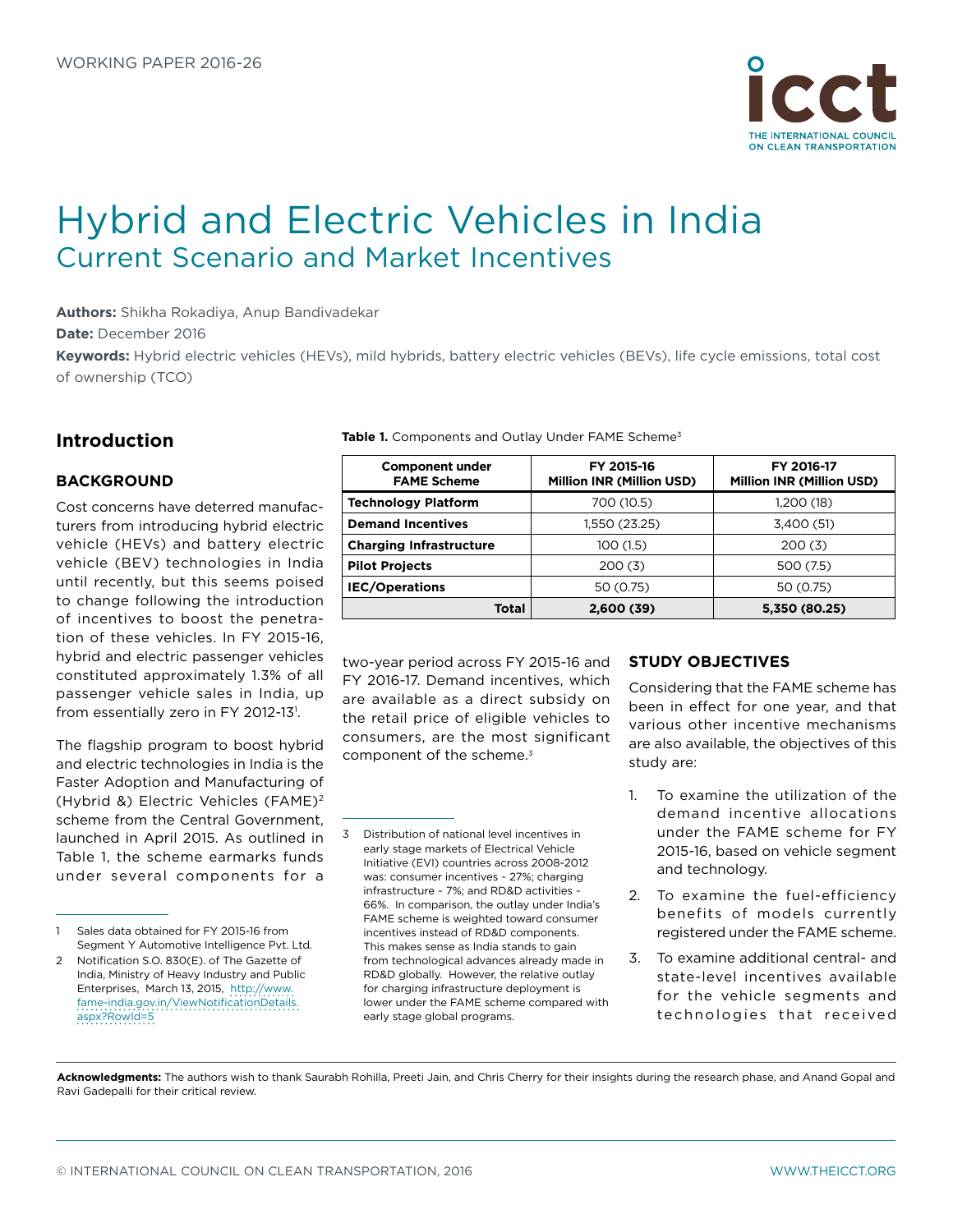demand incentives from FAME in FY 2015-16. For the purpose of this study, the NCT of Delhi is considered a benchmark state.

- 4. To examine the relative contribution of all incentives considered, including demand incentives from FAME, in making hybrid and electric technologies cost-competitive in the Indian market.
- 5. To understand policy implications going forward, based on the current scenario of available incentives.

It is important to note that because consumers do not always make purchasing decisions using structured cost-comparison methods, the objective of this analysis is not to comment on what the "correct" level of incentives should be, but rather to help readers understand the relative contribution of various incentives in making hybrid and electric technologies cost-competitive with conventional options on the market. Further, because the overall goal of such incentives is to influence the market in favor of socioeconomic outcomes such as domestic energy security and climate change mitigation, this analysis also aims to inform readers on such contextual benefits available through hybrid and electric technologies. For perspective, crude oil imports constitute more than 30% of India's primary energy supply,<sup>4</sup> and the majority of this oil consumption is from refined petroleum products used in the transport sector5. Since hybrid and electric technologies are inherently more fuel efficient than conventional technologies, they play an important role in reducing India's dependence on foreign energy imports **Table 2.** Range of Demand Incentives Available Across Vehicle Segments and Technologies Under FAME Scheme

| <b>Vehicle</b><br>Segment               | Mild Hybrid<br>INR (USD)                         | <b>Strong Hybrid</b><br>INR (USD)                 | Plug-In Hybrid<br>INR (USD)            | <b>Battery-Operated</b><br><b>Electric</b><br>INR (USD) |
|-----------------------------------------|--------------------------------------------------|---------------------------------------------------|----------------------------------------|---------------------------------------------------------|
| Two-                                    | $1,800 - 6,200$                                  |                                                   | 13,000 - 18,000                        | 7.500 - 29.000                                          |
| <b>Wheelers</b>                         | $(27 - 93)$                                      |                                                   | $(195 - 270)$                          | $(112.5 - 435)$                                         |
| Three-                                  | $3.300 - 7.800$                                  |                                                   | 25,000 - 46,000                        | 11,000 - 61,000                                         |
| <b>Wheelers</b>                         | $(49.5 - 117)$                                   |                                                   | $(375 - 690)$                          | $(165 - 915)$                                           |
| <b>Passenger</b>                        | 11.000 - 24.000                                  | 59.000 - 71.000                                   | 98,000 - 1,18,000                      | 76,000 - 1,38,000                                       |
| Cars                                    | $(165 - 360)$                                    | $(885 - 1.065)$                                   | $(1.470 - 1.770)$                      | $(1.140 - 2.070)$                                       |
| Light-<br>Commercial<br><b>Vehicles</b> | 17,000 - 23,000<br>$(255 - 345)$                 | $52,000 - 62,000$<br>$(780 - 930)$                | 73,000 - 1,25,000<br>$(1,095 - 1,875)$ | 1,02,000 - 1,87,000<br>$(1,530 - 2,805)$                |
| <b>Buses</b>                            | 30.00.000<br>$-41,00,000$<br>$(45,000 - 61,500)$ | $51.00.000 -$<br>66,00,000<br>$(76,500 - 99,000)$ |                                        |                                                         |

\* Demand incentives are also available for retrofitment kits across all vehicle segments and technologies for up to 15% to 30% of kit price depending on the amount of fuel consumption reduced, as well as price of the kit

as well as in achieving climate and airquality benefits resulting from reduced fuel consumption.

Further, the scope of incentives considered in this analysis is limited to the direct fiscal benefits available at a national and state level. Other incentive mechanisms and promotional initiatives, both fiscal and non-fiscal in nature, including at a city and utility level, are also known to play an important role in the promotion of hybrid and electric vehicle deployment<sup>6</sup>. Examples of such incentive mechanisms and initiatives include state- and city-level technology deployment goals and schemes; state- and city-level incentives for creation of publicly accessible charging infrastructure; city-level workplace charging programs; state-, city-, and utility-level outreach and consumer awareness programs; and preferential and off-peak tariffs at utility level. Such incentive mechanisms warrant further investigation for their potential to impact deployment of hybrid and electric technologies in India.

## **MARKET INCENTIVES IN PLACE**

The FAME scheme offers a subsidy on the retail price of passenger cars. These subsidies range as follows: for mild hybrids, from INR 11,000 (USD 165) to INR 24,000 (USD 360); for strong hybrids, from INR 59,000 (USD 885) to INR 71,000 (USD 1,065); and for electric vehicles, from INR 60,000 (USD 900) to INR 1,34,000 (USD 2,010). Subsidies are also available for two-wheelers, three-wheelers, light-commercial vehicles, buses, and for retrofit kits. A summary of the available demand incentives across vehicle segments is outlined in Table 2. The scheme has built-in performance criteria in terms of fuel-efficiency improvements for each vehicle segment and technology category to qualify for these incentives. The scheme also indicates minimum fuel-efficiency improvements over a non-hybrid or non-electric base model, if a base model exists.

The subsidy from the FAME scheme is not the only incentive mechanism that impacts the market for hybrid and electric vehicles in India. In addition

<sup>4</sup> The Energy and Resources Institute, "Global Oil Markets and India's Vulnerability to Oil Shocks," TERI-NFA Working Paper Series No. 18 (2014). [http://www.teriin.org/projects/nfa/](http://www.teriin.org/projects/nfa/pdf/working-paper-No18-Oil-volatility.pdf) [pdf/working-paper-No18-Oil-volatility.pdf](http://www.teriin.org/projects/nfa/pdf/working-paper-No18-Oil-volatility.pdf)

<sup>5</sup> Print Release on All India Study Report to Petroleum Planning and Analysis Cell on Sale of Diesel and Petrol, Press Information Bureau, Government of India (January 28, 2014). [http://pib.nic.in/newsite/PrintRelease.](http://pib.nic.in/newsite/PrintRelease.aspx?relid=102799) [aspx?relid=102799](http://pib.nic.in/newsite/PrintRelease.aspx?relid=102799)

<sup>6</sup> Nic Lutsey, Stephanie Searle, Sarah Chambliss, Anup Bandivadekar, *Assessment of Leading Electric Vehicle Promotion Activities in United States Cities* (ICCT: Washington DC, 2015). [http://www.theicct.org/sites/default/](http://www.theicct.org/sites/default/files/publications/ICCT_EV-promotion-US-cities_20150729.pdf) [files/publications/ICCT\\_EV-promotion-US](http://www.theicct.org/sites/default/files/publications/ICCT_EV-promotion-US-cities_20150729.pdf)[cities\\_20150729.pdf](http://www.theicct.org/sites/default/files/publications/ICCT_EV-promotion-US-cities_20150729.pdf)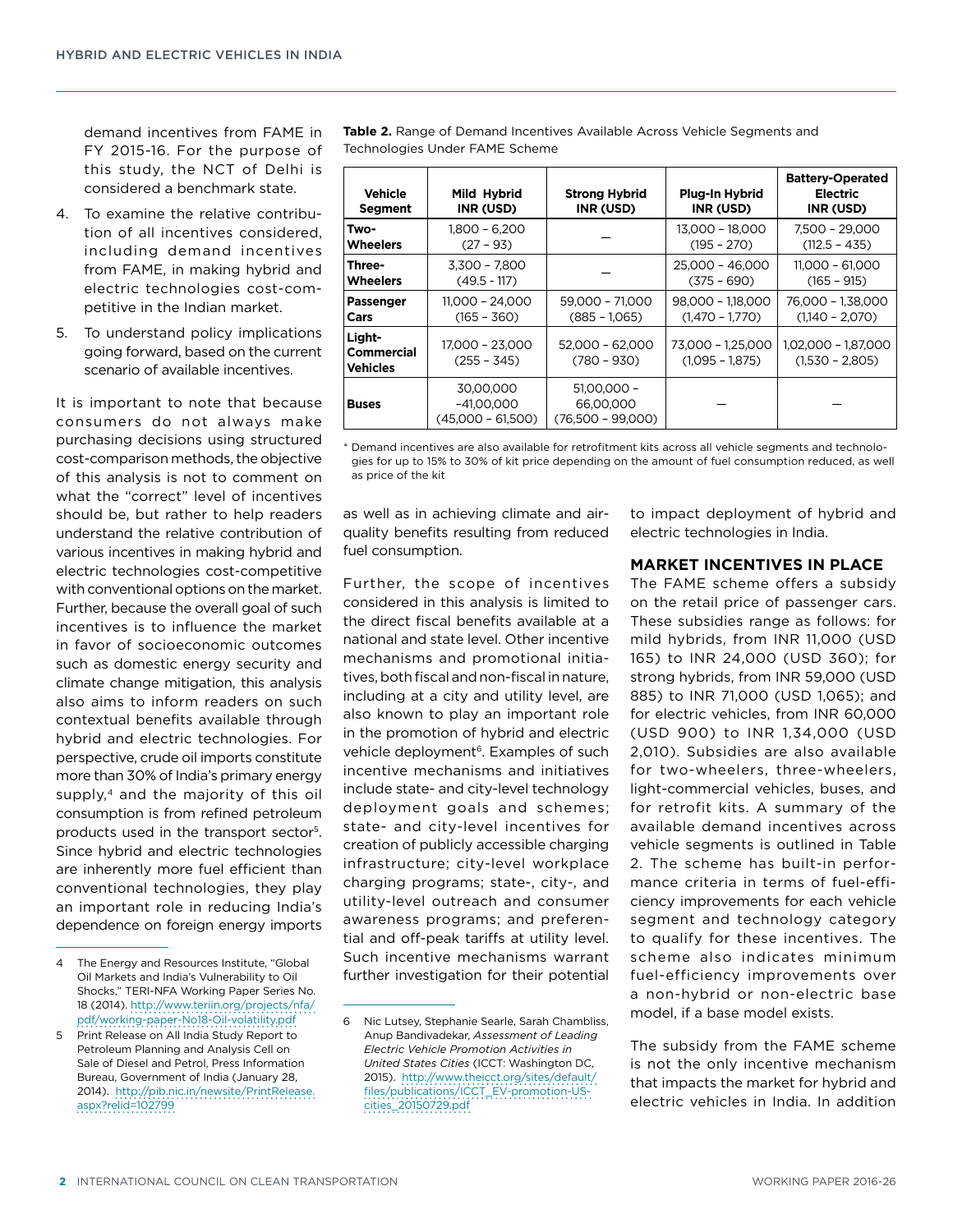to FAME, the Central Government of India and some state governments, such as the Government of National Capital Territory of Delhi (NCT of Delhi), provide tax incentives that treat hybrid and electric vehicles preferentially over conventional technologies. For example, the Central Government of India levies an excise duty of up to 30% on conventional car technologies<sup>7</sup> (determined by vehicle dimensions and engine capacity) while hybrid and electric vehicles are subjected to flat duties of 12.5% and 6%, respectively<sup>8</sup>. In the national FY 2016-17 budget, the Central Government of India also subjected conventional motor vehicles to an infrastructure cess<sup>9</sup> ranging from 1% to 4% of the vehicle price and exempted hybrid and electric vehicles from this cess. On the state government side, the NCT of Delhi has reduced its state Value Added Tax (VAT) rate from 12.5% for conventional vehicles to 5% for hybrid and electric vehicles in its FY 2016-17 budget<sup>10</sup>. Manufacturers are passing on some or all of these benefits to the consumer, which should encourage greater sales of hybrid and electric vehicles.

## **APPROACH & KEY ASSUMPTIONS**

- **• Fuel-efficiency evaluation:** Fuelefficiency benefits are evaluated
- 7 The Central Excise Tariff 2016-17, Section XVII, Chapter 86-87, Central Board of Excise and Customs, Government of India. [http://www.](http://www.cbec.gov.in/resources//htdocs-cbec/excise/cxt-2016-17-new/chap86-87.pdf) [cbec.gov.in/resources//htdocs-cbec/excise/](http://www.cbec.gov.in/resources//htdocs-cbec/excise/cxt-2016-17-new/chap86-87.pdf) [cxt-2016-17-new/chap86-87.pdf](http://www.cbec.gov.in/resources//htdocs-cbec/excise/cxt-2016-17-new/chap86-87.pdf)
- 8 General Exemption No. 48 to The Central Excise Tariff 2016-17, Central Board of Excise and Customs, Government of India. [http://](http://www.cbec.gov.in/resources/htdocs-cbec/excise/cxt-2016-17/cx-gen-exemptn-48-52.pdf) [www.cbec.gov.in/resources//htdocs-cbec/](http://www.cbec.gov.in/resources/htdocs-cbec/excise/cxt-2016-17/cx-gen-exemptn-48-52.pdf) [excise/cxt-2016-17/cx-gen-exemptn-48-52.pdf](http://www.cbec.gov.in/resources/htdocs-cbec/excise/cxt-2016-17/cx-gen-exemptn-48-52.pdf)
- 9 D.O.F. No. 334/8/2016-TRU of The Department of Revenue, Ministry of Finance, Government of India, February 29, 2016, [http://www.cbec.gov.in/resources//htdocs](http://www.cbec.gov.in/resources//htdocs-cbec/ub1617/do-ltr-jstru1-revised.pdf)[cbec/ub1617/do-ltr-jstru1-revised.pdf](http://www.cbec.gov.in/resources//htdocs-cbec/ub1617/do-ltr-jstru1-revised.pdf)
- 10 Budget 2016-17 of The Government of NCT of Delhi, [http://delhi.gov.in/wps/wcm/connect/](http://delhi.gov.in/wps/wcm/connect/DoIT_Planning/planning/budget+of+delhi/budget+2016-17) [DoIT\\_Planning/planning/budget+of+delhi/](http://delhi.gov.in/wps/wcm/connect/DoIT_Planning/planning/budget+of+delhi/budget+2016-17) [budget+2016-17](http://delhi.gov.in/wps/wcm/connect/DoIT_Planning/planning/budget+of+delhi/budget+2016-17)

in terms of fuel-consumption reductions of registered hybrid and non-electric models under the FAME scheme, in comparison with their non-hybrid or nonelectric base models or appropriate reference benchmarks from the segment. Further, for passenger cars, fuel-consumption levels of the registered models are also evaluated in perspective of India's recently implemented fuel-consumption standards for passenger cars that are to be enforced from FY 2017-18<sup>11</sup>, as well the proposed passenger car fuel-efficiency labeling program. Life-cycle greenhouse gas (GHG) emissions are also estimated for a five-year use period for all passenger cars eligible for subsidy under the FAME scheme and their base models. The following life-cycle stages are included in the boundary of the analysis as applicable for the model under consideration<sup>12</sup>:

- Electricity consumption from Indian grid<sup>13</sup>
- Refinery emissions for gasoline or diesel from Indian refineries<sup>14,15,16</sup>
- 11 Notification S.O. 1072(E). of The Gazette of India, Ministry of Power, April 23, 2015, [https://](https://beeindia.gov.in/sites/default/files/ctools/Notification 23.4.2015.pdf) [beeindia.gov.in/sites/default/files/ctools/](https://beeindia.gov.in/sites/default/files/ctools/Notification 23.4.2015.pdf) [Notification%2023.4.2015.pdf](https://beeindia.gov.in/sites/default/files/ctools/Notification 23.4.2015.pdf)
- 12 Upstream emissions are not included in this analysis.
- 13 Central Electricity Authority, Ministry of Power, Government of India, "CO2 Baseline Database for the Indian Power Sector," User Guide Version 11 (2016). [http://cea.nic.in/](http://cea.nic.in/reports/others/thermal/tpece/cdm_sco2/user_guide_ver11.pdf) [reports/others/thermal/tpece/cdm\\_sco2/](http://cea.nic.in/reports/others/thermal/tpece/cdm_sco2/user_guide_ver11.pdf) [user\\_guide\\_ver11.pdf](http://cea.nic.in/reports/others/thermal/tpece/cdm_sco2/user_guide_ver11.pdf)
- 14 Indian Oil Corporation Limited, "Sustainability Report 2014-15," [https://www.iocl.com/](https://www.iocl.com/download/Sustainability_Report_2014-15.pdf) [download/Sustainability\\_Report\\_2014-15.pdf](https://www.iocl.com/download/Sustainability_Report_2014-15.pdf)
- 15 Bharat Petroleum Corporation Limited, "Sustainable Development Report 2015-16," [https://bharatpetroleum.com/images/files/](https://bharatpetroleum.com/images/files/BPCL_SDR 2015_2016.pdf) [BPCL\\_SDR%202015\\_2016.pdf](https://bharatpetroleum.com/images/files/BPCL_SDR 2015_2016.pdf)
- 16 Hindustan Petroleum Corporation Limited, "Sustainability Report 2014-15," [http://www.](http://www.hindustanpetroleum.com/documents/pdf/HPCL_SustainabilityReport_2014-15.pdf) [hindustanpetroleum.com/documents/pdf/](http://www.hindustanpetroleum.com/documents/pdf/HPCL_SustainabilityReport_2014-15.pdf) [HPCL\\_SustainabilityReport\\_2014-15.pdf](http://www.hindustanpetroleum.com/documents/pdf/HPCL_SustainabilityReport_2014-15.pdf)
- Distribution emissions for gasoline or diesel from Indian refineries<sup>17</sup>
- Emissions due to fuel consumption from vehicle operation<sup>18,19</sup>
- **• Incentive analysis:** One way to understand the effectiveness of the various incentives is in terms of a total cost of ownership (TCO) analysis of hybrid and electric technologies when compared with conventional base models both with and without incentives. For the purpose of this analysis, TCO calculations are conducted over a five-year period for one example across each vehicle segment and technology that received demand incentives under the FAME scheme in FY 2015-16. The TCO calculations are based on the retail price of vehicles in the NCT of Delhi considering the various subsidies and taxes in place, finance costs for vehicle procurement, fuel and energy costs, maintenance costs, insurance costs, and loss in value from depreciation. While the Regional Transport Office (RTO) charges have been included in the TCO analysis, we have not separated the road tax component in this analysis.
- 17 Emission factors estimated based on petroleum product distribution emissions from pipeline, road, and rail modes as reported by Hindustan Petroleum Corporation Limited in Expert Workshop organized by Petroleum Federation of India in October 2015.
- 18 Notification S.O. 1072(E). of The Gazette of India, Ministry of Power, April 23, 2015, [https://beeindia.gov.in/sites/default/files/](https://beeindia.gov.in/sites/default/files/ctools/Notification 23.4.2015.pdf) [ctools/Notification%2023.4.2015.pdf](https://beeindia.gov.in/sites/default/files/ctools/Notification 23.4.2015.pdf)
- 19 "Expert Workshop on Carbon Emission Management jointly with World Petroleum Council," Petroleum Federation of India, accessed October 3, 2016, [http://www.](http://www.petrofed.org/index.php/expert-workshop-on-carbon-emission-management-jointly-with-world-petroleum-council) [petrofed.org/index.php/expert-workshop-on](http://www.petrofed.org/index.php/expert-workshop-on-carbon-emission-management-jointly-with-world-petroleum-council)[carbon-emission-management-jointly-with](http://www.petrofed.org/index.php/expert-workshop-on-carbon-emission-management-jointly-with-world-petroleum-council)[world-petroleum-council](http://www.petrofed.org/index.php/expert-workshop-on-carbon-emission-management-jointly-with-world-petroleum-council)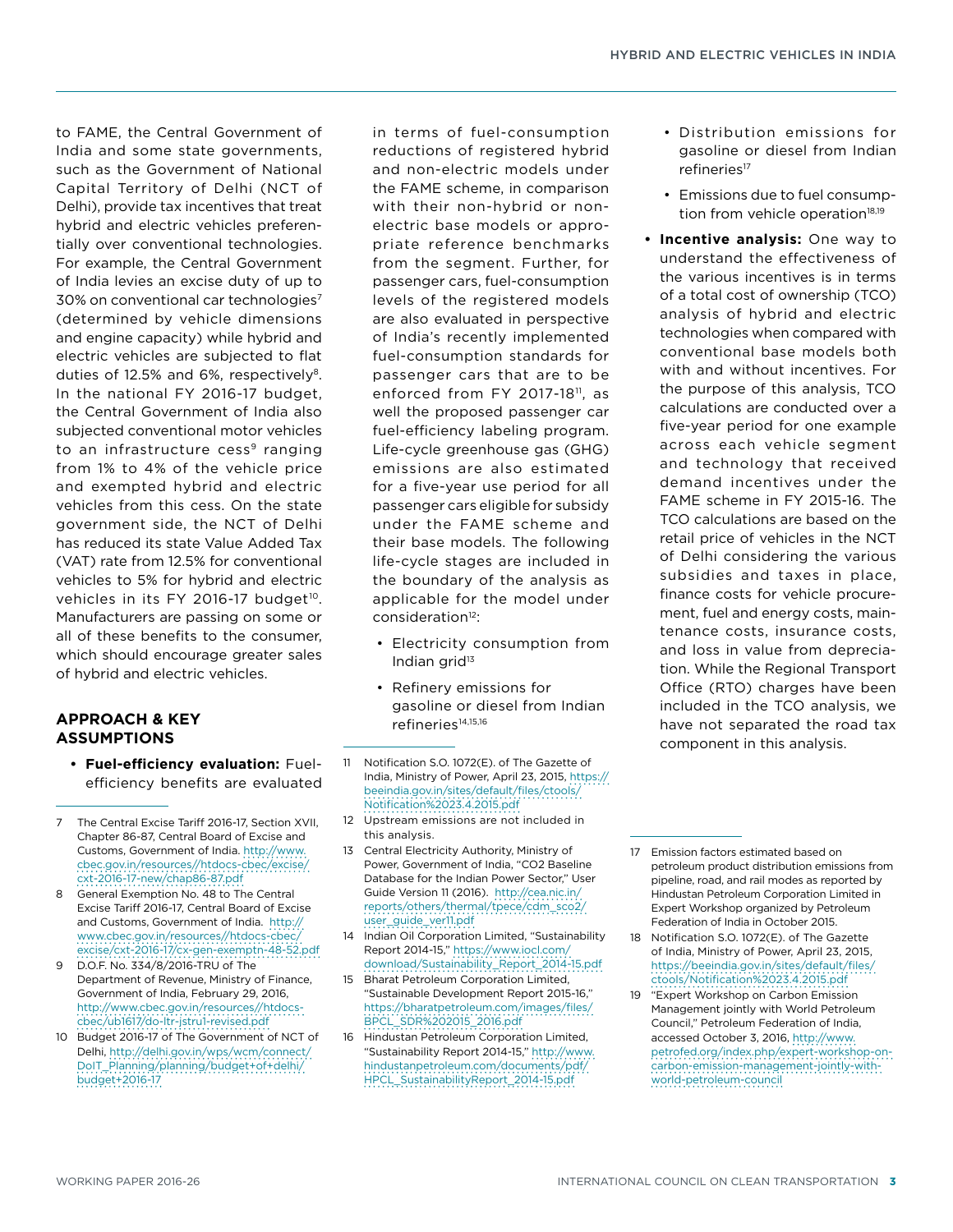# **Utilization of Demand Incentives under FAME Scheme for FY 2015-16**

While the FAME scheme provides incentives for all market segments, presently only passenger car and twowheeler models appear to be taking advantage of the scheme. A summary of the registered models under the FAME scheme is outlined in Table 3.

Based on the sales data for the above models for FY 2015-16, the outflow from demand incentives under the FAME scheme for FY 2015-16 is presented in Table 4 and Figure 1, and stands underutilized at 47% of the allocated amount.

**Table 4.** Utilization of Demand Incentives Under FAME Scheme

| Total outlay available for<br>FY 2015-16 in INR Million<br>(USD Million):       | 1.550<br>(23.25) |
|---------------------------------------------------------------------------------|------------------|
| <b>Total outflow basis FY</b><br>2015-16 sales in INR Million<br>(USD Million): | 733.3 (11)       |
| Total outflow to date in<br>INR Million (USD Million) <sup>21</sup> :           | 821.6 (12.32)    |

Passenger cars constituted 81.3% of the total demand incentive utilization in FY 2015-16; two-wheelers were the remaining 18.7%. Within the outflow to passenger cars, 73% of the funds were utilized by mild hybrid cars, 11% by strong hybrid cars, and 16% by battery-operated electric cars. All the two-wheelers registered under the scheme are battery-operated electric models. There are no eligible models registered under the scheme across other vehicle segments. Going

**Table 3.** Number of Models Currently Eligible under FAME Scheme and Unit Sales for FY 2015-1620

| <b>Vehicle Category</b>                 | Mild Hybrid<br><b>Eligible Models</b><br>(Units sold) | <b>Strong Hybrid</b><br><b>Eligible Models</b><br>(Units sold) | Plug-In Hybrid<br><b>Eligible Models</b><br>(Units sold) | <b>Battery-Operated</b><br><b>Electric</b><br><b>Eligible Models</b><br>(Units sold) |
|-----------------------------------------|-------------------------------------------------------|----------------------------------------------------------------|----------------------------------------------------------|--------------------------------------------------------------------------------------|
| <b>Two-Wheelers</b>                     |                                                       |                                                                |                                                          | 24<br>(17, 836)                                                                      |
| <b>Three-Wheelers</b>                   |                                                       |                                                                |                                                          |                                                                                      |
| <b>Passenger Cars</b>                   | $\mathcal{P}$<br>(33,394)                             | (911)                                                          |                                                          | $\overline{2}$<br>(790)                                                              |
| Light-<br>Commercial<br><b>Vehicles</b> |                                                       |                                                                |                                                          |                                                                                      |
| <b>Buses</b>                            |                                                       |                                                                |                                                          |                                                                                      |
| <b>Retrofitment kits</b>                |                                                       |                                                                |                                                          |                                                                                      |





**Figure 1.** Utilization of Demand Incentives Under FAME Scheme by Vehicle Segment – FY 2015-16

forward, hybrid buses hold potential to gain significantly under FAME, as the allocations available cover a significant portion of the technology costs.22,23

23 Tata Motors, "Tata Motors Bags for 25 Hybrid Buses from MMRDA," Press Release, March 16, 2016, [http://www.tatamotors.com/press/](http://www.tatamotors.com/press/tata-motors-bags-order-for-25-hybrid-buses-from-mmrda/) [tata-motors-bags-order-for-25-hybrid-buses](http://www.tatamotors.com/press/tata-motors-bags-order-for-25-hybrid-buses-from-mmrda/)[from-mmrda/](http://www.tatamotors.com/press/tata-motors-bags-order-for-25-hybrid-buses-from-mmrda/)

# **Fuel Efficiency and Life-Cycle Emissions Evaluation of Vehicles Registered under FAME Scheme**

## **PASSENGER CARS**

In the passenger car segment, there are two diesel-based mild hybrid models from Maruti Suzuki, one gasoline-based strong hybrid model from Toyota, and two battery electric vehicle models from Mahindra & Mahindra that are currently eligible to receive demand incentives under

<sup>20</sup> As per The Department of Heavy Industries, Government of India, data shared via pressconference (2016).

<sup>21</sup> "Total Incentive Amount Utilized Under FAME-India," National Automotive Board, Government of India, accessed August 17, 2016, <http://fame-india.gov.in/#>

<sup>22</sup> Sameer Contractor, "Volvo Delivers India's First Hybrid Bus to Navi Mumbai," *NDTV,* February 15, 2016, [http://auto.ndtv.com/news/](http://auto.ndtv.com/news/volvo-delivers-indias-first-hybrid-bus-to-navi-mumbai-1277618) [volvo-delivers-indias-first-hybrid-bus-to-navi](http://auto.ndtv.com/news/volvo-delivers-indias-first-hybrid-bus-to-navi-mumbai-1277618)[mumbai-1277618](http://auto.ndtv.com/news/volvo-delivers-indias-first-hybrid-bus-to-navi-mumbai-1277618)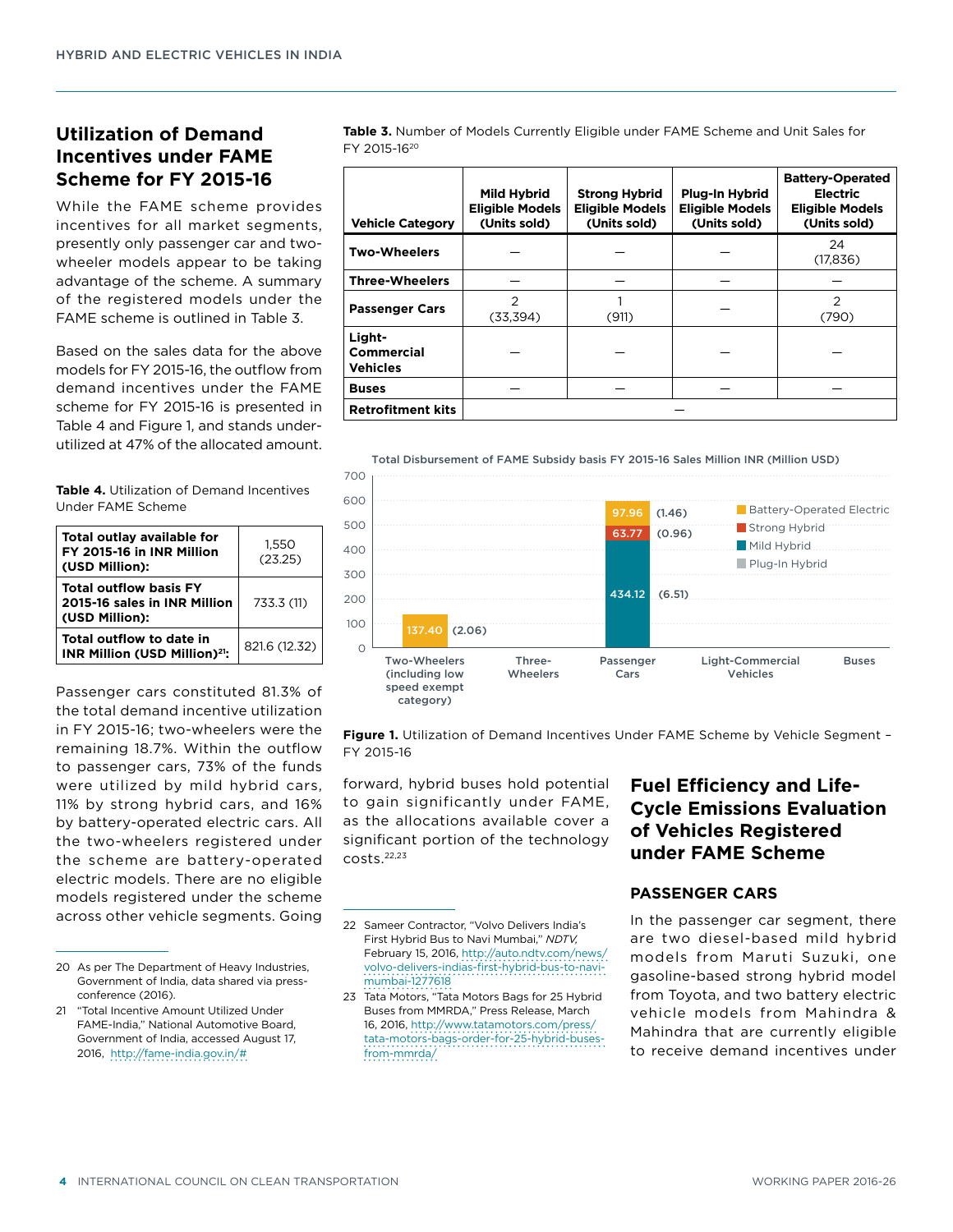| <b>Vehicle</b>                       | <b>Technology</b>                | Segment <sup>25</sup>       | Curb<br>Weight<br>(kg) | Length<br>(mm) | <b>Displacement</b><br>(cc) | <b>Price Range</b><br>(INR Lakhs) $^{26}$ | <b>Gasoline</b><br><b>Equivalent Fuel</b><br>Consumption <sup>27</sup><br>(liter/100 km) | Life-Cycle<br><b>CO<sub>2</sub>e Emissions</b><br>(Tonnes/5<br>years) |
|--------------------------------------|----------------------------------|-----------------------------|------------------------|----------------|-----------------------------|-------------------------------------------|------------------------------------------------------------------------------------------|-----------------------------------------------------------------------|
| <b>Maruti Ciaz</b><br><b>SHVS</b>    | Mild Hybrid<br>(Diesel)          | Midsize                     | 1.115                  | 4.490          | 1,248                       | 8 to 10.5                                 | 3.98                                                                                     | 6.73                                                                  |
| Maruti Ertiga<br><b>SHVS</b>         | Mild Hybrid<br>(Diesel)          | Utility<br>Vehicle<br>(UV1) | 1.235                  | 4.265          | 1,248                       | 7.5 to 9.5                                | 4.55                                                                                     | 7.71                                                                  |
| <b>Toyota Camry</b><br><b>Hybrid</b> | Strong Hybrid<br>(Gasoline)      | Premium                     | 1,635                  | 4,850          | 2,494                       | 28 to 32                                  | 5.22                                                                                     | 8.12                                                                  |
| Mahindra e2o                         | Battery-<br>Operated<br>Electric | Mini                        | 830                    | 3.280          | <b>NA</b>                   | 4.5 to 7.5                                | 0.86                                                                                     | 5.06                                                                  |
| <b>Mahindra</b><br>eVerito           | Battery-<br>Operated<br>Electric | Midsize                     | 1.140                  | 4,277          | <b>NA</b>                   | $9.5 - 10$                                | 1.47                                                                                     | 9.94                                                                  |

**Table 5.** Passenger Cars Currently Eligible for Demand Incentives Under FAME Scheme

13

the FAME scheme<sup>24</sup>. A summary of the specifications and fuel consumption of these models is presented in Table 5. There are a few imported units such as the Toyota Prius (gasoline-based strong hybrid) and the BMW i8 (gasoline-based plug-in hybrid) also available on the Indian market, however demand incentives under the FAME scheme are available only to vehicles manufactured (assembled) in India.

The Maruti Ciaz SHVS and Ertiga SHVS are based on lead-acid batteries, while the Toyota Camry Hybrid, Mahindra e2o, and Mahindra eVerito are based on advanced lithium ion battery technologies.

## *Fuel Efficiency Evaluation*

In 2015, the Government of India announced corporate average weightbased fuel-consumption standards



Curb Weight (kg)

**Figure 2.** Fuel Consumption of Hybrid and Electric Models and Their Base Models

for passenger cars, with phase-wise targets declared for FY 2017-18 to FY 20121-22, and FY 2022-23 onward. As depicted in Figure 2, the fuel consumption for the eligible models under the FAME scheme all come well under the 2017-18 standard limit of about 5.5 gasoline equivalent liters/100 km (or 130 g/km when expressed in terms of CO<sub>2</sub> emissions). All of the above models

also fall under the 5-star fuel efficiency label as per the star labeling methodology proposed by the government's Bureau of Energy Efficiency (BEE).<sup>28</sup> Efficiency gains of the registered hybrid and electric models under the

<sup>24 &</sup>quot;Models Available Under the FAME Scheme" National Automotive Board, Government of India, accessed August 17, 2016, [http://fame](http://fame-india.gov.in/ModelUnderFame.aspx)[india.gov.in/ModelUnderFame.aspx](http://fame-india.gov.in/ModelUnderFame.aspx)

<sup>25</sup> As per classification mechanism adopted by Society of Indian Automobile Manufacturers

<sup>26</sup> Retail price in Delhi (1 INR lakh ~ USD 1,500)

<sup>27</sup> As per fuel economy values under test conditions certified by Automotive Research Authority of India

<sup>28</sup> A star label rating of 5 corresponds to being among the most energy-efficient option on the market for the vehicle weight and a rating of 1 corresponds to the least energy efficient.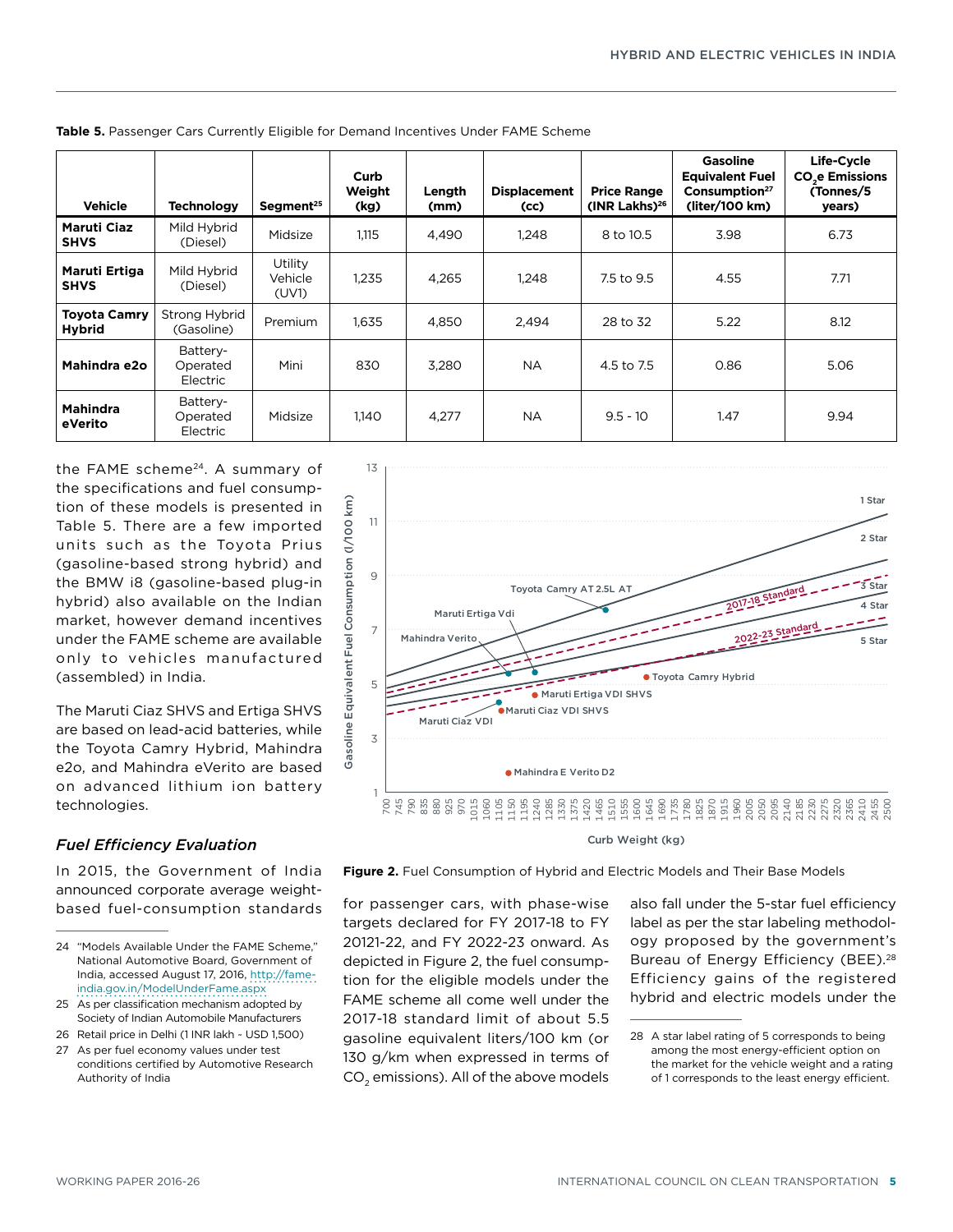FAME scheme compared with their base models are presented in Table 6.

Sales of hybrid and electric passenger cars in India in FY 2015-16 resulted in fuel-consumption reductions of approximately 2.97 million gasoline equivalent liters. This is based on the assumption that a unit sale of a hybrid or electric model displaced a unit sale of a corresponding base model from the market.<sup>29</sup>

## *Life-Cycle Emissions Analysis*

As can be seen in Figure 3, emissions for electric models are due to electricity consumption from the Indian grid (including transmission and distribution efficiencies), while for the



**Figure 4.** Composition of Indian Grid by Source as of FY 2014-15<sup>30</sup>

- 29 As the Mahindra e2o is not based on a conventional technology base model, the Maruti 800 Alto, the top-selling model from e2o's corresponding market segment (the e2o is classified as a "Mini" according to segment definitions adopted by the Society of Indian Automobile manufacturers) is considered as a reference benchmark for estimating fuel consumption savings.
- 30 Central Electricity Authority, Ministry of Power, Government of India, "CO2 Baseline Database for the Indian Power Sector" User Guide Version 11 (2016). [http://cea.nic.in/](http://cea.nic.in/reports/others/thermal/tpece/cdm_sco2/user_guide_ver11.pdf) [reports/others/thermal/tpece/cdm\\_sco2/](http://cea.nic.in/reports/others/thermal/tpece/cdm_sco2/user_guide_ver11.pdf) [user\\_guide\\_ver11.pdf](http://cea.nic.in/reports/others/thermal/tpece/cdm_sco2/user_guide_ver11.pdf)

**Table 6.** Fuel Consumption Savings of Models Under FAME Scheme Compared with Base Models.

| <b>Technology</b>                                 | Hybrid/Electric Model<br><b>(BEE Fuel Efficiency</b><br><b>Star Rating)</b> | Non-Hybrid/Non-Electric<br><b>Base Model (BEE Fuel</b><br><b>Efficiency Star Rating)</b> | <b>Gasoline Equivalent Fuel</b><br><b>Consumption Reduction</b><br>over Base Model |
|---------------------------------------------------|-----------------------------------------------------------------------------|------------------------------------------------------------------------------------------|------------------------------------------------------------------------------------|
| Diesel-Based<br>Mild Hybrid                       | Maruti Ciaz<br><b>VDI SHVS</b><br>$(5-Star)$                                | Maruti Ciaz VDI<br>$(5-Star)$                                                            | 7%                                                                                 |
| Diesel-Based<br>Mild Hybrid                       | Maruti Ertiga<br><b>VDI SHVS</b><br>$(5-Star)$                              | Maruti Ertiga VDI<br>$(4-Star)$                                                          | 15%                                                                                |
| Gasoline-<br><b>Based Strong</b><br><b>Hybrid</b> | Toyota Camry Hybrid<br>$(5-Star)$                                           | Toyota Camry AT 2.5 L<br>$(2-Star)$                                                      | 32%                                                                                |
| <b>Battery-</b><br>Operated<br><b>Electric</b>    | Mahindra E-Verito D2<br>$(5-Star)$                                          | Mahindra Verito D2<br>$(4-Star)$                                                         | 68%                                                                                |
| <b>Battery-</b><br>Operated<br><b>Electric</b>    | Mahindra e2o<br>$(5-Star)$                                                  |                                                                                          |                                                                                    |





gasoline- and diesel-based models, the majority of the emissions are on account of fuel consumption during vehicle operation.

As outlined in Figure 4, the current Indian grid is powered by predominantly thermal sources with coal-fired

power plants forming the majority of the total installed capacity.

The current electricity mix in India is coal heavy, however India has announced its intent to reduce the carbon intensity of its grid by scaling up renewable power generation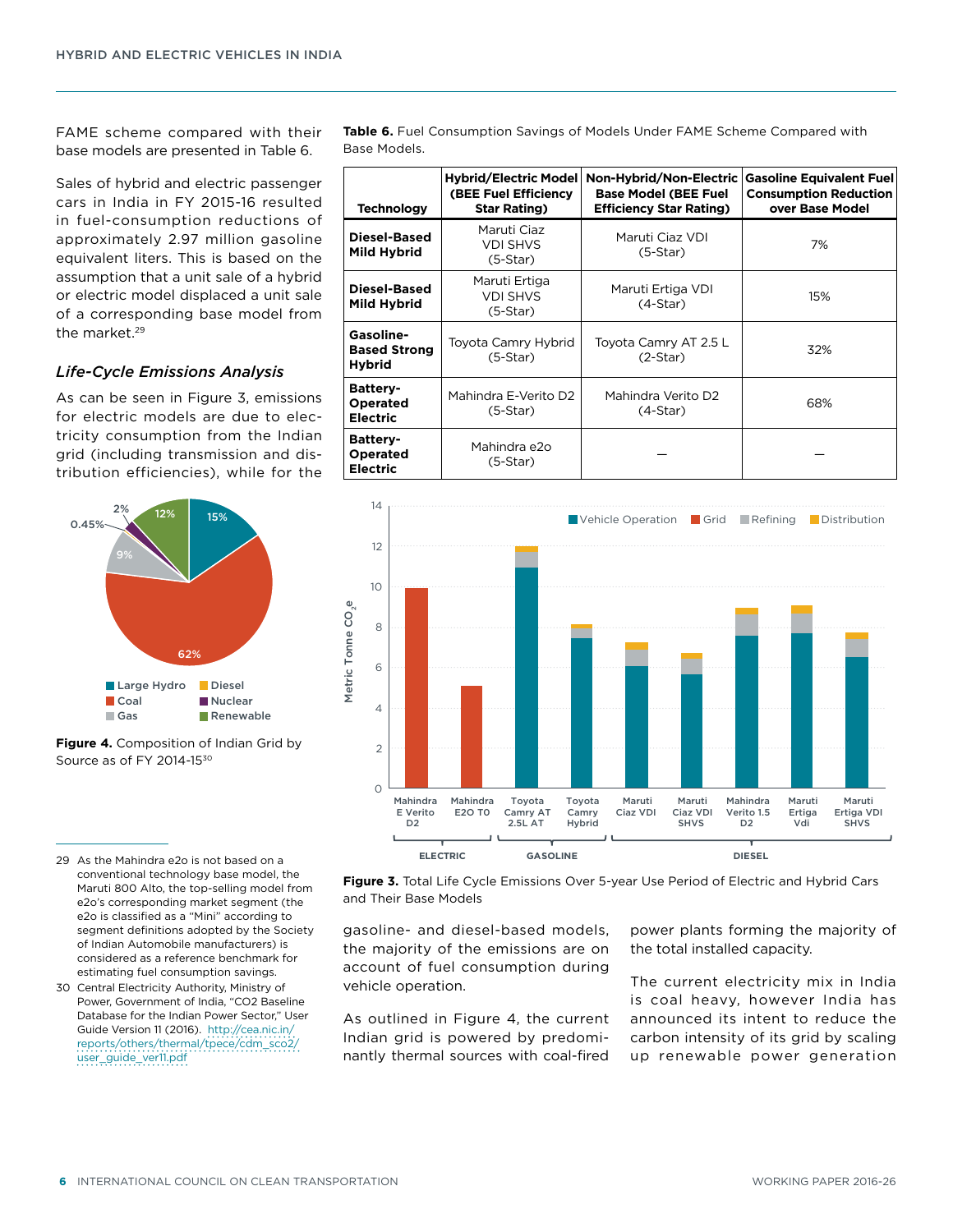capacity from 36 GW in 2015 to 175 GW by 2022,<sup>31</sup> as per India's Intended Nationally Determined Contribution (INDC) under the United Nations Framework Convention on Climate Change This is expected to result in an abatement of an estimated 326 million tonnes of CO<sub>2</sub>e per year. Further, it is reported that the efficiencies of power generation<sup>32</sup> as well as transmission and distribution $33$  in India are significantly lower than global averages, and improvement of efficiencies in the power sector have also been recognized as a priority in the INDC34. Thus, the life-cycle emissions intensity of electric vehicles in India are poised for substantial reductions in the near term in alignment with India's post 2020 climate action plans. Thus, it is important to build up markets for electric mobility in a parallel timeframe as the renewable energy footprint and energy efficiency of India's power sector undergo transformational improvements.

## **TWO-WHEELERS**

There are 24 two-wheeler models, all battery-operated electric, registered

- 31 Print Release on India's Nationally Determined Contribution, Press Information Bureau, Government of India (October 2, 2015). [http://pib.nic.in/newsite/PrintRelease.](http://pib.nic.in/newsite/PrintRelease.aspx?relid=128403) [aspx?relid=128403](http://pib.nic.in/newsite/PrintRelease.aspx?relid=128403)
- 32 Center for Science and Environment, "India's first-ever environmental rating of coal-based power plants finds the sector's performance to be way below global benchmarks," CSE Webnet, February 2015, [http://cseindia.](http://cseindia.org/content/india%E2%80%99s-first-ever-environmental-rating-coal-based-power-plants-finds-sector%E2%80%99s-performance) [org/content/india%E2%80%99s-first](http://cseindia.org/content/india%E2%80%99s-first-ever-environmental-rating-coal-based-power-plants-finds-sector%E2%80%99s-performance)[ever-environmental-rating-coal-based](http://cseindia.org/content/india%E2%80%99s-first-ever-environmental-rating-coal-based-power-plants-finds-sector%E2%80%99s-performance)[power-plants-finds-sector%E2%80%99s](http://cseindia.org/content/india%E2%80%99s-first-ever-environmental-rating-coal-based-power-plants-finds-sector%E2%80%99s-performance)[performance](http://cseindia.org/content/india%E2%80%99s-first-ever-environmental-rating-coal-based-power-plants-finds-sector%E2%80%99s-performance)
- 33 United States Energy Information Administration, "India aims to reduce high electricity transmission and distribution system losses," *Today in Energy,* October 22 2015, [http://www.eia.gov/todayinenergy/](http://www.eia.gov/todayinenergy/detail.php?id=23452) [detail.php?id=23452](http://www.eia.gov/todayinenergy/detail.php?id=23452)
- 34 Print Release on India's Nationally Determined Contribution, Press Information Bureau, Government of India (October 2, 2015). [http://pib.nic.in/newsite/PrintRelease.](http://pib.nic.in/newsite/PrintRelease.aspx?relid=128403) [aspx?relid=128403](http://pib.nic.in/newsite/PrintRelease.aspx?relid=128403)

| <b>Table 7.</b> Electric Two-Wheelers on the Indian Market |
|------------------------------------------------------------|
|------------------------------------------------------------|

| <b>Vehicle</b>                           | <b>Maximum</b><br>Speed<br>(kmph) | Curb<br>Weight<br>(kg)  | <b>Price</b><br>(INR<br>Thousand) | <b>Gasoline Equivalent</b><br><b>Fuel Consumption</b><br>(I/100 km) | Life-Cycle<br><b>CO<sub>2</sub>e Emissions</b><br>(tonnes/ 5 years) |
|------------------------------------------|-----------------------------------|-------------------------|-----------------------------------|---------------------------------------------------------------------|---------------------------------------------------------------------|
|                                          |                                   |                         |                                   |                                                                     |                                                                     |
| Ajanta J-500<br><b>Plus</b>              | 25                                | Not<br>Available        | 35.00                             | 0.32                                                                | 1.90                                                                |
| Ampere V48                               | 25                                | 85                      | 37.27                             | Not Available                                                       | No data                                                             |
| Ampere V60                               | 25                                | 100                     | 47.92                             | Not Available                                                       | No data                                                             |
| <b>Avon Escoot</b><br>207                | 24                                | Not<br>Available        | 33.50                             | Not Available                                                       | No data                                                             |
| <b>Avon E Mate</b>                       | 24                                | <b>Not</b><br>Available | 45.00                             | Not Available                                                       | No data                                                             |
| <b>Breeze Lite</b>                       | 25                                | Not<br>Available        | <b>Not</b><br>Available           | Not Available                                                       | No data                                                             |
| <b>Yo Electron ER</b>                    | 25                                | 84                      | 30.00                             | 0.23                                                                | 1.36                                                                |
| <b>Yo Explor</b>                         | 25                                | 86                      | 34.76                             | 0.27                                                                | 1.58                                                                |
| <b>Yo Spark</b>                          | 45                                | 114                     | 47.13                             | 0.45                                                                | 2.66                                                                |
| Yo Exl ER                                | 55                                | 138                     | 51.81                             | 0.70                                                                | 4.11                                                                |
| <b>Hero Maxi</b>                         | 25                                | 75                      | 35.49                             | 0.18                                                                | 1.08                                                                |
| <b>Hero Zion</b>                         | 25                                | <b>Not</b><br>Available | <b>Not</b><br>Available           | Not Available                                                       | No data                                                             |
| <b>Hero Optima</b><br><b>Plus</b>        | 25                                | 82                      | 40.19                             | 0.18                                                                | 1.08                                                                |
| <b>Hero E-Sprint</b>                     | 45                                | 106                     | 47.69                             | Not Available                                                       | No data                                                             |
| <b>Hero Photon</b>                       | 45                                | 111                     | 48.49                             | Not Available                                                       | No data                                                             |
| <b>Hero Cruz</b>                         | 25                                | 75                      | 42.89                             | 0.18                                                                | 1.08                                                                |
| <b>Hero Wave</b>                         | 25                                | Not<br>Available        | <b>Not</b><br>Available           | Not Available                                                       | No data                                                             |
| <b>Hero Wave DX</b><br><b>Extra Mile</b> | 25                                | <b>Not</b><br>Available | 48.19                             | 0.19                                                                | 1.14                                                                |
| <b>Hero Optima</b><br><b>DX</b>          | 25                                | <b>Not</b><br>Available | <b>Not</b><br>Available           | Not Available                                                       | No data                                                             |
| <b>Hero NYX</b>                          | 25                                | <b>Not</b><br>Available | 39.19                             | 0.18                                                                | 1.08                                                                |
| Lohia OMA<br>Star                        | 25                                | 89                      | 35.50                             | 0.32                                                                | 1.90                                                                |
| Lohia OMA<br><b>Star DX</b>              | 25                                | <b>Not</b><br>Available | 41.5                              | 0.24                                                                | 1.42                                                                |
| Lohia Genius                             | 25                                | 89                      | 32.5                              | 0.28                                                                | 1.63                                                                |

\*All listed models are based on conventional lead-acid batteries.

to receive demand incentives under the FAME scheme. Nineteen of the 24 models are low-speed scooters with maximum power output of less than 250 watts and maximum speed of 25 kilometers per hour. All but one of the models are based on conventional lead-acid battery technology, while one low-speed electric model (Hero Optima Dx Li) based on advanced lithium ion battery technology. However, the Hero Optima Dx Li has vet to be launched in the market $35$ . Lithium-based batteries have a higher energy density than lead-acid batteries (thus being lighter for a given capacity and increasing efficiency), have a longer life cycle (> 2,000 charges) than lead-acid batteries (300 to 400 charges), and are capable of fast charging (up to 80%

<sup>35</sup> "Optima DX Li," Hero Electric, accessed July 6, 2016, [http://heroelectric.in/optima](http://heroelectric.in/optima-dx-li-ion/)[dx-li-ion/](http://heroelectric.in/optima-dx-li-ion/)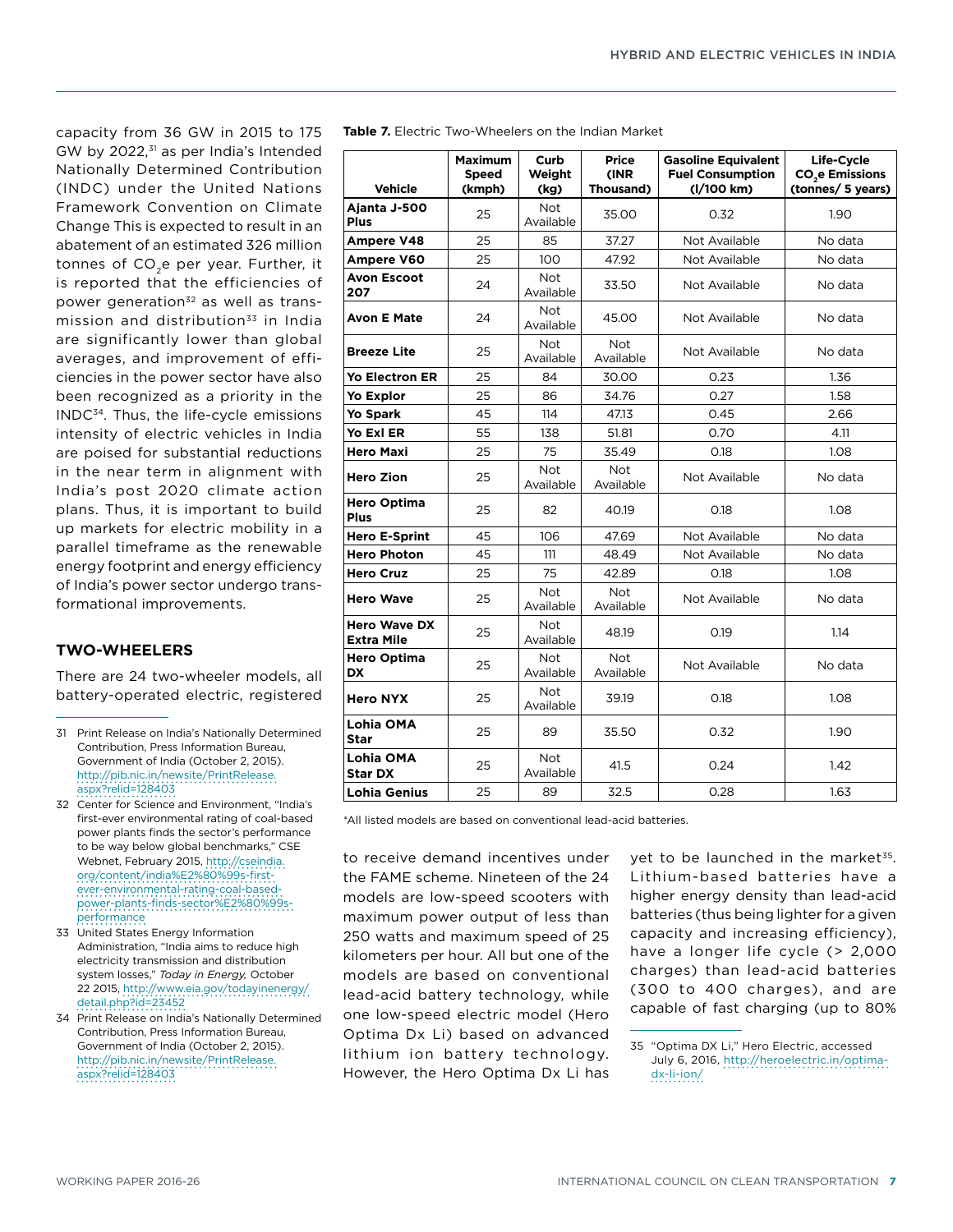charge in 30 minutes) compared with lead-acid batteries (7-8 hours for a full charge). Further, lead-acid batteries are also associated with higher environmental risks on account of potential lead leakage that may occur in the recycling and disposal process. However, lithium-based batteries have a higher upfront purchase cost than lead-acid batteries. For example, it is reported that the Hero Optima Dx Li is likely to be priced upward of INR 60,000 (~ USD 900) in Delhi36, while the average cost of lead-acid-based low-speed scooters in Delhi is about INR 30,000 (USD 450).

A summary of the available specifications and fuel consumption data of the registered models available on the market is presented in Table 7.

The above models are part of an allelectric two-wheeler series from the manufacturers, and do not have corresponding non-electric base models. In this case, the top-selling twowheeler scooter in the Indian market, the Honda Activa 3G, is considered as a reference benchmark. As electrical energy consumption values were not available for all the registered twowheelers under the FAME scheme, it was not possible to compute the gasoline equivalent fuel consumption values for all of the models. However, the FAME scheme caps the maximum energy consumption from low- and high-speed electric two-wheelers at 5 kWh/100 km and 8 kWh/100 km, respectively, as eligibility criteria to receive demand incentives under the **Table 8.** Fuel Consumption Limits for Two-Wheelers Under FAME Scheme Compared with Non-Electric Benchmark

|                                               | Maximum<br>Speed (kmph) | Maximum<br><b>Power Output</b><br>(W) | Gasoline<br><b>Equivalent Fuel</b><br>Consumption<br>(I/100 km) | Life-Cycle CO <sub>2</sub> e<br><b>Emissions</b><br>(tons/5 years) |
|-----------------------------------------------|-------------------------|---------------------------------------|-----------------------------------------------------------------|--------------------------------------------------------------------|
| <b>Low-Speed</b><br><b>Electric Scooters</b>  | 25                      | 250                                   | < 0.51                                                          | < 3.04                                                             |
| <b>High-Speed</b><br><b>Electric Scooters</b> | $45 - 55$               | $1.500 - 1.800$                       | < 0.82                                                          | < 4.86                                                             |
| <b>Honda Activa 3G</b>                        | 82                      | 5.966                                 | $1.5\,$                                                         | 2.33                                                               |

scheme. These energy consumption limits are used as a perspective for comparison against the non-electric reference benchmark. A summary of the maximum fuel consumption for electric two-wheelers under the FAME scheme compared with the Honda Activa 3G is presented in Table 8.

Electric scooter manufacturers in India do not disclose energy consumption data. It is reported in the literature $37$  that the average energy consumption of electric scooters in India is about 3.3 kWh/100 km, or 0.34 gasoline equivalent l/100 km.

It is interesting to note the differences between electric scooters on the Indian market and electric scooters in China, which is the global leader in electric two-wheeler manufacturing and use<sup>38</sup>. While lead-acid batteries are still the most prevalent battery type in both markets, Chinese regulations promote low-weight, low-power, low-speed design, with a view toward passenger safety and reduced envi-

38 International Energy Agency, "Global EV Outlook," Publications (2016). [https://www.](https://www.iea.org/publications/freepublications/publication/Global_EV_Outlook_2016.pdf) [iea.org/publications/freepublications/](https://www.iea.org/publications/freepublications/publication/Global_EV_Outlook_2016.pdf) [publication/Global\\_EV\\_Outlook\\_2016.pdf](https://www.iea.org/publications/freepublications/publication/Global_EV_Outlook_2016.pdf)

ronmental impacts. As summarized in Table 9, the Indian models are more comparable in design to compete with the performance of bulkier gasoline-powered conventional scooters prevalent in the market. The widespread penetration of electric two-wheelers in China is attributed majorly to government restrictions on gasoline-powered scooters in certain cities as well as access to a welldeveloped bicycling infrastructure that provides safe driving lanes $39$ .

**Table 9.** Comparison of Electric Scooter Design in India and China

| <b>Parameter</b>       | India                         | China                           |
|------------------------|-------------------------------|---------------------------------|
| Weight                 | >85 kg                        | < 60 kg                         |
| <b>Speed</b>           | 25 kmph to<br>55 kmph         | < 40 kmph                       |
| <b>Power</b>           | 250 W to<br>1.500 W           | < 500 W                         |
| <b>Battery</b><br>Type | Lead Acid                     | Lead Acid                       |
| Annual<br><b>Sales</b> | ~ 17,000 units<br>$(2015-16)$ | ~ 35 million<br>units<br>(2012) |

<sup>36</sup> Ajinkya Paralinkar, "Pricing of Hero Optima DX in Various States," *DriveSpark,* July 9, 2016, [http://www.drivespark.com/two](http://www.drivespark.com/two-wheelers/2016/hero-optima-dx-lithium-ion-e-bike-price-015672.html)[wheelers/2016/hero-optima-dx-lithium-ion-e](http://www.drivespark.com/two-wheelers/2016/hero-optima-dx-lithium-ion-e-bike-price-015672.html)[bike-price-015672.html](http://www.drivespark.com/two-wheelers/2016/hero-optima-dx-lithium-ion-e-bike-price-015672.html)

<sup>37</sup> Saxena et al. "Electrical consumption of two-, three- and four-wheel light-duty electric vehicles in India," Applied Energy, 2014, 115: 582-590 doi:10.1016/j.apenergy.2013.10.043

<sup>39</sup> The Asian Development Bank, "Electric Two-Wheelers in India and Vietnam, Market Analysis and Environmental Impacts," (2009). [https://www.adb.org/sites/default/files/](https://www.adb.org/sites/default/files/publication/27519/electric-bikes-ind-vie.pdf) [publication/27519/electric-bikes-ind-vie.pdf](https://www.adb.org/sites/default/files/publication/27519/electric-bikes-ind-vie.pdf)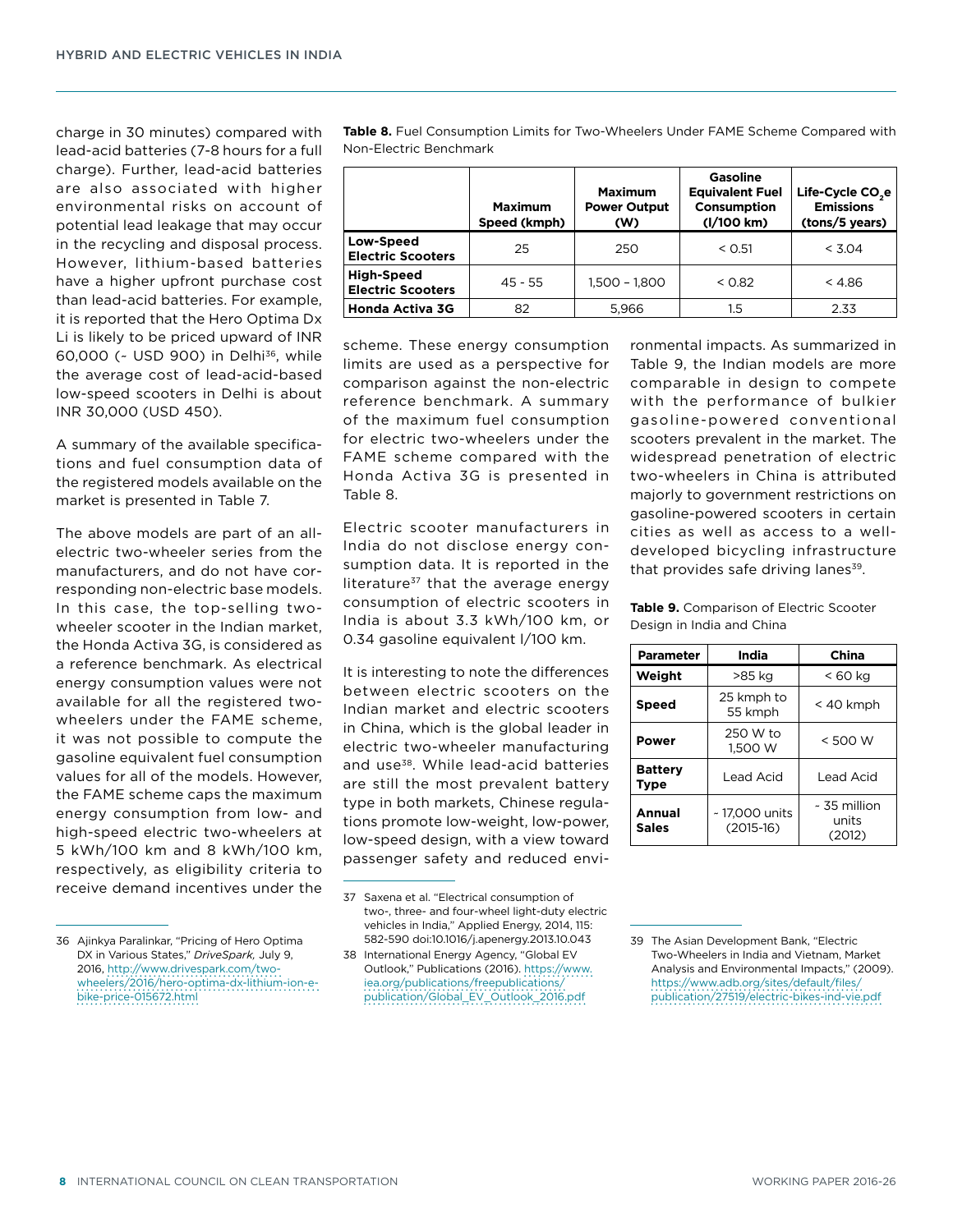# **Incentive Analysis**

To understand the relative contribution of FAME in bringing down the costs of hybrid and electric technologies in the Indian market, it is important to also consider other incentive mechanisms that significantly impact cost of ownership at a consumer level.

## **CENTRAL EXCISE DUTY**

Central Excise Duty in India is an indirect tax levied on all goods manufactured in India. The duty is paid by manufacturers, who pass that cost on to consumers. As outlined in Table 10, hybrid and electric vehicles are subjected to reduced central excise duty rates compared with the tariffs for conventional technologies.

## **CENTRAL INFRASTRUCTURE CESS**

An infrastructure cess was put in place for passenger vehicles in India in 2016, as an additional excise duty to be paid by manufacturers. As outlined in Table 11, hybrid and electric vehicles are exempt from this cess. It is expected that manufacturers of non-exempt vehicles will pass on the incidence of this tax to consumers.

**Table 10.** Central Excise Duty Tariffs on Motor Vehicles

|                                                                                       | Central<br><b>Excise</b> |
|---------------------------------------------------------------------------------------|--------------------------|
| <b>Vehicle Category</b>                                                               | Duty                     |
| Length < 4m, gasoline/LPG/CNG, and engine capacity < 1200 cc                          | 12.5%                    |
| Length < 4m, diesel, and engine capacity < 1500 cc                                    | 12.5%                    |
| Length < 4m, gasoline/LPG/CNG, and engine capacity > 1200 cc but < 1500 cc            | 24%                      |
| Length $>$ 4m and engine capacity $<$ 1500cc                                          | 24%                      |
| Length > 4m and engine capacity > 1500cc                                              | 27%                      |
| Length > 4m, engine capacity > 1500cc, and ground clearance >170mm<br>(SUVs and MUVs) | 30%                      |
| <b>Buses</b>                                                                          | 12.5%                    |
| <b>Trucks</b>                                                                         | 12.5%                    |
| <b>Three wheelers</b>                                                                 | 12.5%                    |
| <b>Two wheelers</b>                                                                   | 12.5%                    |
| <b>Hybrid cars</b>                                                                    | 12.5%                    |
| <b>Electric Cars, Buses, Two Wheelers, Three Wheelers</b>                             | 6%                       |

**Table 11.** Central Infrastructure Cess on Motor Vehicles

| <b>Vehicle Category</b>                                                | Infrastructure<br>Cess |
|------------------------------------------------------------------------|------------------------|
| <b>Ambulances</b>                                                      | O%                     |
| Taxis                                                                  | O%                     |
| <b>Battery electric vehicles</b>                                       | O%                     |
| <b>Hybrid motor vehicles</b>                                           | O%                     |
| <b>Three-wheeled vehicles</b>                                          | O%                     |
| Cars for physically handicapped persons                                | O%                     |
| Hydrogen vehicles based on fuel cell technology                        | O%                     |
| Petrol, LPG, CNG vehicles, length < 4000 mm, engine capacity < 1200 cc | $1\%$                  |
| Diesel vehicles, length < 4000 mm, engine capacity < 1500 cc           | 2.5%                   |
| All categories other than above                                        | 4%                     |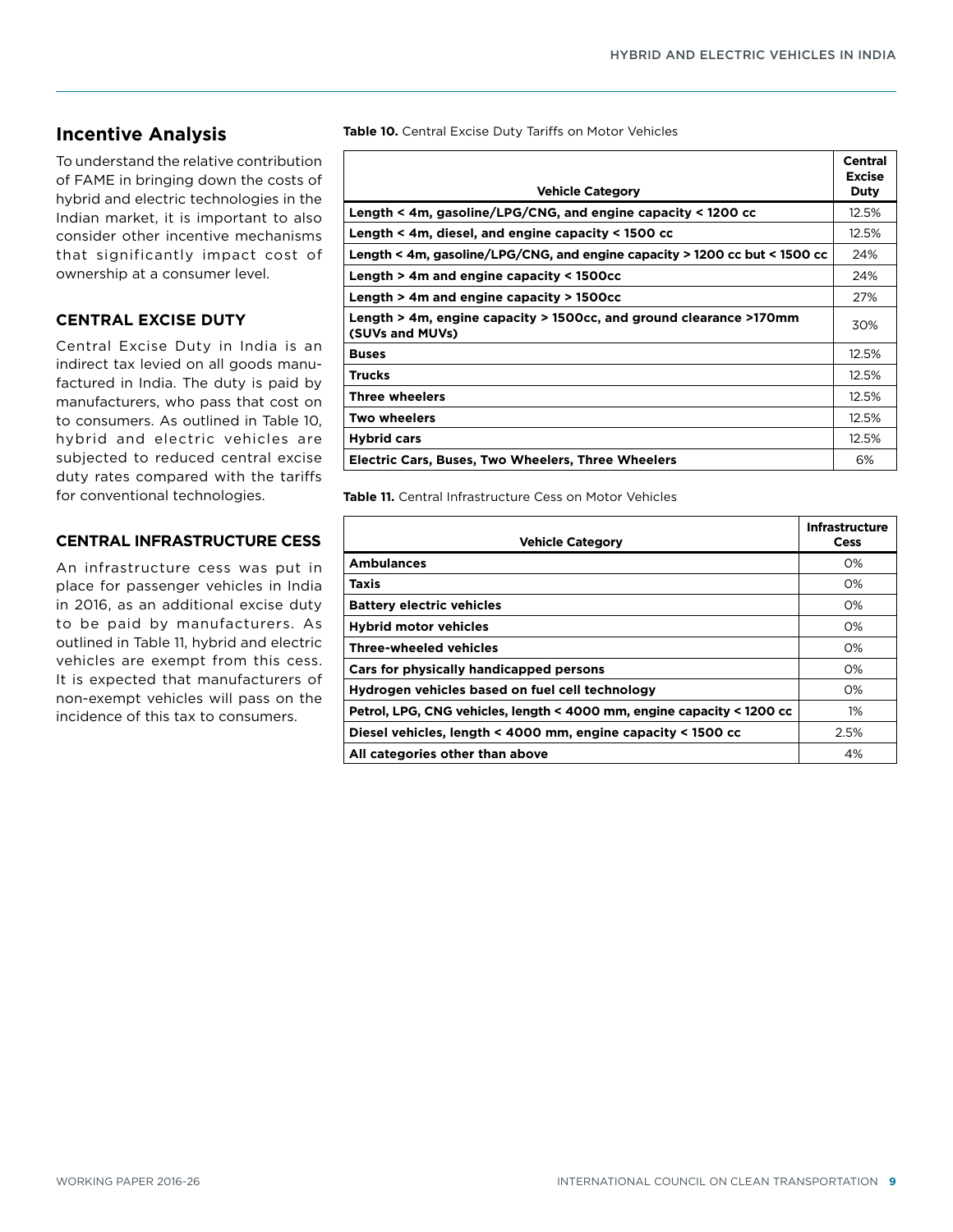#### **STATE VALUE ADDED TAX (VAT)**

VAT is a type of a state sales tax that is collected by sellers from buyers at every point of value-addition in the manufacturing and distribution supply chain, and ultimately borne by the end consumer. The tariff for VAT differs across states. As outlined in Table 12, many states in India have now declared a reduced VAT rate for electric vehicles, while the NCT of Delhi extends its reduced VAT tariffs to both electric and hybrid vehicles.

- 40 "Budget 2016-17," Government of NCT of Delhi, accessed September 16, [http://delhi.](http://delhi.gov.in/wps/wcm/connect/DoIT_Planning/planning/budget+of+delhi/budget+2016-17) [gov.in/wps/wcm/connect/DoIT\\_Planning/](http://delhi.gov.in/wps/wcm/connect/DoIT_Planning/planning/budget+of+delhi/budget+2016-17) [planning/budget+of+delhi/budget+2016-17](http://delhi.gov.in/wps/wcm/connect/DoIT_Planning/planning/budget+of+delhi/budget+2016-17)
- 41 "VAT Schedules," Excise and Taxation Department, Government of Haryana, accessed September 16, 2016, [https://](https://haryanatax.gov.in/HEX/appmanager/HexPortal/HaryanaExcise?_nfpb=true&_pageLabel=HaryanaExcise_portal_book_11#wlp_HaryanaExcise_portal_book_11) [haryanatax.gov.in/HEX/appmanager/](https://haryanatax.gov.in/HEX/appmanager/HexPortal/HaryanaExcise?_nfpb=true&_pageLabel=HaryanaExcise_portal_book_11#wlp_HaryanaExcise_portal_book_11) [HexPortal/HaryanaExcise?\\_nfpb=true&\\_](https://haryanatax.gov.in/HEX/appmanager/HexPortal/HaryanaExcise?_nfpb=true&_pageLabel=HaryanaExcise_portal_book_11#wlp_HaryanaExcise_portal_book_11) [pageLabel=HaryanaExcise\\_portal\\_](https://haryanatax.gov.in/HEX/appmanager/HexPortal/HaryanaExcise?_nfpb=true&_pageLabel=HaryanaExcise_portal_book_11#wlp_HaryanaExcise_portal_book_11) [book\\_11#wlp\\_HaryanaExcise\\_portal\\_book\\_11](https://haryanatax.gov.in/HEX/appmanager/HexPortal/HaryanaExcise?_nfpb=true&_pageLabel=HaryanaExcise_portal_book_11#wlp_HaryanaExcise_portal_book_11)
- 42 "VAT Schedules," Excise and Taxation Department, Chandigarh Administration, accessed September 16, 2016, [http://etdut.](http://etdut.gov.in/ExciseOnline/download.html) [gov.in/ExciseOnline/download.html](http://etdut.gov.in/ExciseOnline/download.html)
- 43 "Punjab VAT Schedules," Excise and Taxation Department, Government of Punjab, accessed September 16, 2016, [https://www.pextax.com/PEXWAR/](https://www.pextax.com/PEXWAR/appmanager/pexportal/PunjabExcise?_nfpb=true&_pageLabel=PunjabExcise_portal_page_100#wlp_PunjabExcise_portal_page_100) [appmanager/pexportal/PunjabExcise?\\_](https://www.pextax.com/PEXWAR/appmanager/pexportal/PunjabExcise?_nfpb=true&_pageLabel=PunjabExcise_portal_page_100#wlp_PunjabExcise_portal_page_100) [nfpb=true&\\_pageLabel=PunjabExcise\\_](https://www.pextax.com/PEXWAR/appmanager/pexportal/PunjabExcise?_nfpb=true&_pageLabel=PunjabExcise_portal_page_100#wlp_PunjabExcise_portal_page_100) [portal\\_page\\_100#wlp\\_PunjabExcise\\_](https://www.pextax.com/PEXWAR/appmanager/pexportal/PunjabExcise?_nfpb=true&_pageLabel=PunjabExcise_portal_page_100#wlp_PunjabExcise_portal_page_100) [portal\\_page\\_100](https://www.pextax.com/PEXWAR/appmanager/pexportal/PunjabExcise?_nfpb=true&_pageLabel=PunjabExcise_portal_page_100#wlp_PunjabExcise_portal_page_100)
- 44 "VAT Schedules," Commercial Taxes Department, Government of Rajasthan, accessed September 16, 2016, [http://rajtax.](http://rajtax.gov.in/vatweb/download/Help/VAT.pdf) [gov.in/vatweb/download/Help/VAT.pdf](http://rajtax.gov.in/vatweb/download/Help/VAT.pdf)
- 45 "Tax Rates," Commercial Tax Department, Government of Uttarakhand, accessed September 16, 2016, [http://comtax.uk.gov.in/](http://comtax.uk.gov.in/pages/show/1674-tax-rates) [pages/show/1674-tax-rates](http://comtax.uk.gov.in/pages/show/1674-tax-rates)
- 46 "VAT Schedule," Uttar Pradesh Commercial Taxes Department, [http://comtax.up.nic.](http://comtax.up.nic.in/Vat_Act/UPVAT SCHEDULE Updated upto dt 12-03-2015.pdf) [in/Vat\\_Act/UPVAT%20SCHEDULE%20](http://comtax.up.nic.in/Vat_Act/UPVAT SCHEDULE Updated upto dt 12-03-2015.pdf) [Updated%20upto%20dt%2012-03-2015.pdf](http://comtax.up.nic.in/Vat_Act/UPVAT SCHEDULE Updated upto dt 12-03-2015.pdf)
- 47 Press Trust of India, "Bihar Legislative Council passes VAT Amendment Bill 2016," *India Today,* August 4, 2016, [http://indiatoday.intoday.in/story/bihar](http://indiatoday.intoday.in/story/bihar-legislative-council-passes-vat-amendment-bill-2016/1/731685.html)[legislative-council-passes-vat-amendment](http://indiatoday.intoday.in/story/bihar-legislative-council-passes-vat-amendment-bill-2016/1/731685.html)[bill-2016/1/731685.html](http://indiatoday.intoday.in/story/bihar-legislative-council-passes-vat-amendment-bill-2016/1/731685.html)
- 48 "VAT Schedule," Commercial Taxes Department, Government of Bihar, accessed September 16, 2016, [https://www.](https://www.biharcommercialtax.gov.in/bweb/topmenu/topmenuMain.jsp?viewPageNo=33) [biharcommercialtax.gov.in/bweb/topmenu/](https://www.biharcommercialtax.gov.in/bweb/topmenu/topmenuMain.jsp?viewPageNo=33) [topmenuMain.jsp?viewPageNo=33](https://www.biharcommercialtax.gov.in/bweb/topmenu/topmenuMain.jsp?viewPageNo=33)

| <b>Table 12.</b> VAT Rates for Electric Vehicles in India |  |
|-----------------------------------------------------------|--|
|-----------------------------------------------------------|--|

| <b>State</b>                 | <b>VAT on Electric Vehicles</b> | <b>VAT on Conventional</b><br><b>Vehicles</b> |
|------------------------------|---------------------------------|-----------------------------------------------|
| Delhi <sup>40</sup>          | 5.0%                            | 12.5%                                         |
| Haryana <sup>41</sup>        | 5.0%                            | 12.5%                                         |
| Chandigarh <sup>42</sup>     | 0.0%                            | 12.5%                                         |
| Punjab <sup>43</sup>         | 14.3%                           | 14.3%                                         |
| Rajasthan <sup>44</sup>      | 0.0%                            | 14.5%                                         |
| Uttrakhand <sup>45</sup>     | 0.0%                            | 12.5%                                         |
| Uttar Pradesh <sup>46</sup>  | 12.5%                           | 12.5%                                         |
| Bihar <sup>47, 48</sup>      | 15%                             | 15%                                           |
| Jharkhand <sup>49</sup>      | 12.5%                           | 12.5%                                         |
| Odisha <sup>50</sup>         | 5.0%                            | 12.5%                                         |
| West Bengal <sup>51</sup>    | 5.0%                            | 14.5%                                         |
| Gujarat <sup>52</sup>        | 5.0%                            | 12.5%                                         |
| Maharashtra <sup>53</sup>    | 5.5%                            | 12.5%                                         |
| Goa <sup>54</sup>            | 12.5%                           | 12.5%                                         |
| Madhya Pradesh <sup>55</sup> | 5.0%                            | 12.5%                                         |
| Chhattisgarh <sup>56</sup>   | 0.0%                            | 14%                                           |
| Tamil Nadu <sup>57</sup>     | 5.0%                            | 14.5%                                         |
| Kerala <sup>58</sup>         | 5.0%                            | 14.5%                                         |
| Karnataka <sup>59</sup>      | 5.5%                            | 14%                                           |
| Andhra Pradesh <sup>60</sup> | 5.0%                            | 14.5%                                         |

- 49 "VAT Schedule" Commercial Taxes Department, Government of Jharkhand, accessed September 16, 2016, [http://www.jharkhandcomtax.](http://www.jharkhandcomtax.gov.in/documents/10231/23891/SCHEDULE+%E2%80%93+II+PART-D/01c7dedd-31f0-4ef8-956b-b820fefb8e9b?version=1.1) [gov.in/documents/10231/23891/](http://www.jharkhandcomtax.gov.in/documents/10231/23891/SCHEDULE+%E2%80%93+II+PART-D/01c7dedd-31f0-4ef8-956b-b820fefb8e9b?version=1.1) [SCHEDULE+%E2%80%93+II+PART-](http://www.jharkhandcomtax.gov.in/documents/10231/23891/SCHEDULE+%E2%80%93+II+PART-D/01c7dedd-31f0-4ef8-956b-b820fefb8e9b?version=1.1)[D/01c7dedd-31f0-4ef8-956b](http://www.jharkhandcomtax.gov.in/documents/10231/23891/SCHEDULE+%E2%80%93+II+PART-D/01c7dedd-31f0-4ef8-956b-b820fefb8e9b?version=1.1)[b820fefb8e9b?version=1.1](http://www.jharkhandcomtax.gov.in/documents/10231/23891/SCHEDULE+%E2%80%93+II+PART-D/01c7dedd-31f0-4ef8-956b-b820fefb8e9b?version=1.1)
- 50 "VAT Schedules," Commercial Tax Organization, Govern
- 50 "VAT Schedules," Commercial Tax Organization, Government of Odisha, accessed September 16, 2016, [https://](https://odishatax.gov.in/) [odishatax.gov.in/](https://odishatax.gov.in/)
- 51 "Schedules under the West Bengal Value Added Tax Act," West Bengal Commercial Tax Department, accessed September 16, 2016, [http://www.wbcomtax.nic.in/Act\\_Rule\\_](http://www.wbcomtax.nic.in/Act_Rule_Schedule_Form/VAT_Schedules_20160113.pdf) [Schedule\\_Form/VAT\\_Schedules\\_20160113.pdf](http://www.wbcomtax.nic.in/Act_Rule_Schedule_Form/VAT_Schedules_20160113.pdf)
- 52 "VAT Schedule," Gujarat Commercial Tax Department, accessed September 16, 2016, [https://commercialtax.gujarat.gov.](https://commercialtax.gujarat.gov.in/vatwebsite/schedules/schedulesMain.jsp?viewPageNo=1) [in/vatwebsite/schedules/schedulesMain.](https://commercialtax.gujarat.gov.in/vatwebsite/schedules/schedulesMain.jsp?viewPageNo=1) [jsp?viewPageNo=1](https://commercialtax.gujarat.gov.in/vatwebsite/schedules/schedulesMain.jsp?viewPageNo=1)
- 53 "VAT Schedule," Department of Sales Tax, Government of Maharashtra, accessed September 16, 2016, [http://mahavat.gov.](http://mahavat.gov.in/Mahavat/MyFold/KNOWLEDGE CENTER/RATE SCHEDULE/KNOW_RATESCHEDULE/S C H E D U L E.pdf) [in/Mahavat/MyFold/KNOWLEDGE%20](http://mahavat.gov.in/Mahavat/MyFold/KNOWLEDGE CENTER/RATE SCHEDULE/KNOW_RATESCHEDULE/S C H E D U L E.pdf) [CENTER/RATE%20SCHEDULE/](http://mahavat.gov.in/Mahavat/MyFold/KNOWLEDGE CENTER/RATE SCHEDULE/KNOW_RATESCHEDULE/S C H E D U L E.pdf) [KNOW\\_RATESCHEDULE/S%20C%20H%20](http://mahavat.gov.in/Mahavat/MyFold/KNOWLEDGE CENTER/RATE SCHEDULE/KNOW_RATESCHEDULE/S C H E D U L E.pdf) [E%20D%20U%20L%20E.pdf](http://mahavat.gov.in/Mahavat/MyFold/KNOWLEDGE CENTER/RATE SCHEDULE/KNOW_RATESCHEDULE/S C H E D U L E.pdf)
- 54 "Tax Rate Schedules," Department of Commercial Taxes, Government of Goa, accessed September 19, 2016, [http://](http://goacomtax.gov.in/salestax_article_disp.php?cid=35) [goacomtax.gov.in/salestax\\_article\\_disp.](http://goacomtax.gov.in/salestax_article_disp.php?cid=35) [php?cid=35](http://goacomtax.gov.in/salestax_article_disp.php?cid=35)
- 55 "VAT Schedule," Department of Commercial Tax, Government of Madhya Pradesh, accessed September 19, 2016, [https://mptax.](https://mptax.mp.gov.in/mpvatweb/requestRedirect.do?dispatch=displayVATScheduleDetails) [mp.gov.in/mpvatweb/requestRedirect.do?disp](https://mptax.mp.gov.in/mpvatweb/requestRedirect.do?dispatch=displayVATScheduleDetails) [atch=displayVATScheduleDetails](https://mptax.mp.gov.in/mpvatweb/requestRedirect.do?dispatch=displayVATScheduleDetails)
- 56 "VAT Rate," Commercial Tax Department, Government of Chattisgarh, accessed September 19, 2016, [http://comtax.cg.nic.in/](http://comtax.cg.nic.in/pages/tax_rates.htm) [pages/tax\\_rates.htm](http://comtax.cg.nic.in/pages/tax_rates.htm)
- 57 "VAT Schedules," Commercial Taxes Department, Government of Tamil Nadu, accessed September 19, 2016, [http://](http://www.tnvat.gov.in/English/VAT SCHEDULE_201516.pdf) [www.tnvat.gov.in/English/VAT%20](http://www.tnvat.gov.in/English/VAT SCHEDULE_201516.pdf) [SCHEDULE\\_201516.pdf](http://www.tnvat.gov.in/English/VAT SCHEDULE_201516.pdf)
- 58 "Tax Rate," Commercial Taxes Department, Government of Kerala, accessed September 19, 2016, <http://keralataxes.gov.in/taxrate.aspx>
- 59 "Tax Rates," Commercial Taxes Department, Government of Karnataka, accessed September 19, 2016, [http://ctax.kar.nic.in/](http://ctax.kar.nic.in/tax_rates/kvat/VAT_RATE OF TAX.pdf) [tax\\_rates/kvat/VAT\\_RATE%20OF%20TAX.pdf](http://ctax.kar.nic.in/tax_rates/kvat/VAT_RATE OF TAX.pdf)
- 60 "Tax Rates," Commercial Taxes Department, Government of Andhra Pradesh, accessed September 19, 2016, [https://www.apct.gov.in/](https://www.apct.gov.in/apportal/index.aspx) [apportal/index.aspx](https://www.apct.gov.in/apportal/index.aspx)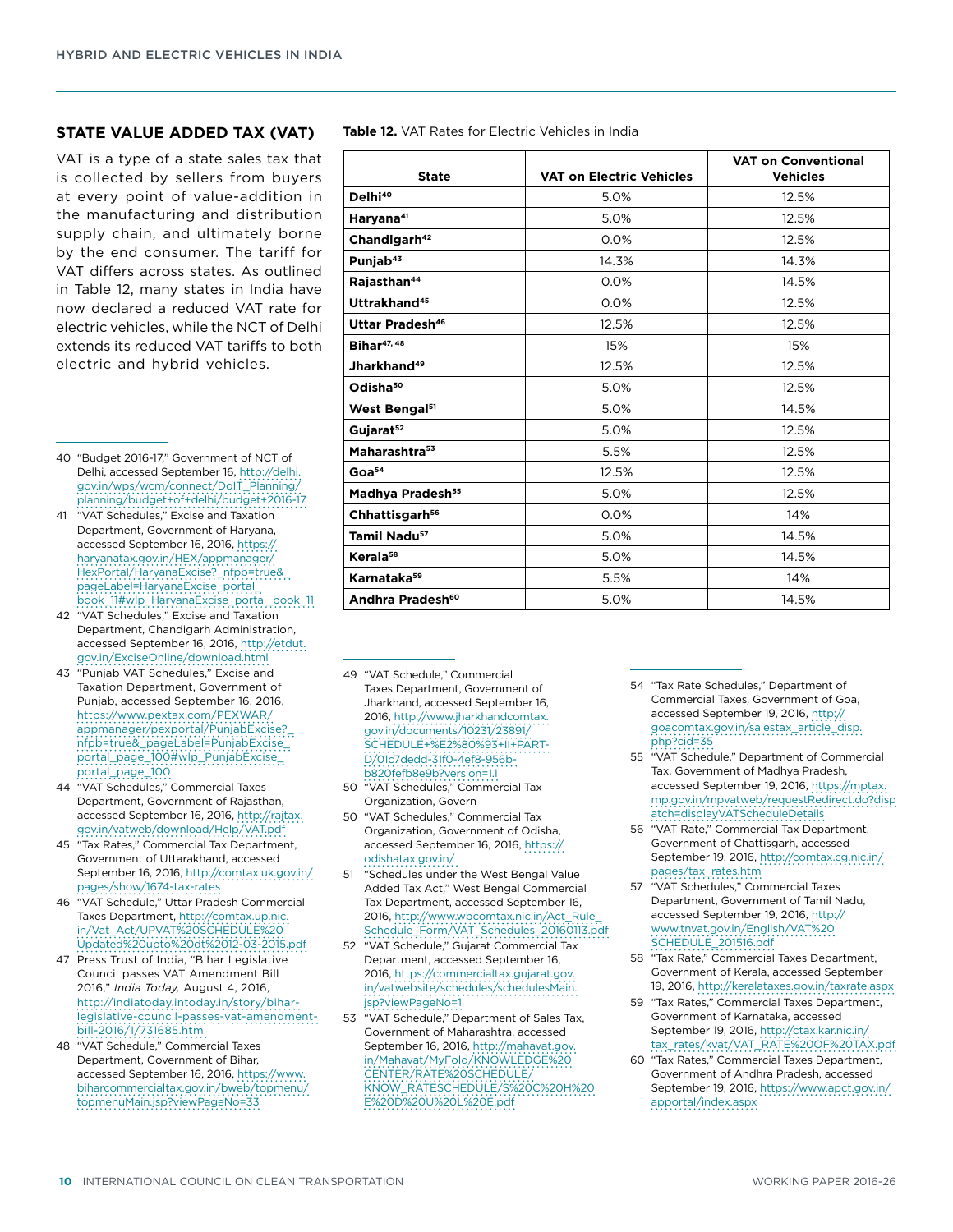#### **ADDITIONAL STATE SUBSIDIES**

The Government of NCT of Delhi created an "Air Ambience Fund" in 2008, which is funded by a cess collected on the sale of diesel fuel. The cess continues to be in effect and part of the proceeds are being utilized to provide cash subsidies to consumers on purchasing battery electric vehicles two-, three-, and four-wheeled vehicles. The Delhi Pollution Control Committee (DPCC) manages the fund. Unlike the demand incentive subsidy under the FAME scheme (available as a direct discount on the retail price from the dealer), the DPCC subsidy is deposited into the bank account of the consumer subsequent to an application made to the DPCC demonstrating proof of purchase. Based on feedback from the market, the subsidy is available to the consumer three to four months after vehicle purchase. A summary of the available subsidies by the DPCC is presented in Table 13.

While some portions of the Air Ambience Fund have been used toward other environmental projects such as development of hazardous waste treatment and disposal facilities in the early years of its inception, it is reported that the majority of the fund utilizations to date have gone toward subsidizing battery electric vehicles. However, as per the disbursement accounts released by the Government of NCT of Delhi<sup>61</sup>, utilization rates for such subsidies have been low, at an average of 20% of total collections, indicating low demand and supply for battery electric vehicles. Further, while fund collections increased at an average year-on-year rate of about 37% as of 2013-14, collec**Table 13.** Subsidy for Battery Electric Vehicles from the Delhi Pollution Control Committee

| <b>Type of Vehicle</b>               | <b>Vehicle Base Price</b>                          | <b>Subsidy Amount</b>   |  |
|--------------------------------------|----------------------------------------------------|-------------------------|--|
| <b>Four-Wheeled</b>                  | < INR 5 lakhs (< USD 7,500)                        | INR 30,000 (USD 450)    |  |
| <b>Four-Wheeled</b>                  | > INR 5 lakhs (> USD 7,500)                        | INR 150,000 (USD 2,250) |  |
| <b>Two-Wheeled</b>                   | < INR 20,000 (> USD 300)                           | INR 1,000 (USD 15)      |  |
| <b>Two-Wheeled</b>                   | > INR 20,000 < INR 25,000<br>(> USD 300 < INR 375) | INR 2,000 (USD 30)      |  |
| <b>Two-Wheeled</b>                   | > INR 25,000 (> USD 375)                           | INR 5,500 (USD 82.5)    |  |
| <b>Three-Wheeled</b><br>(E-Rickshaw) |                                                    | INR 15,000 (USD 225)    |  |

Table 14. Collections and Utilization of Air Ambience Fund for Incentivizing Electric Vehicles<sup>62</sup>

| Year<br>(Up to) | <b>Cumulative Fund</b><br><b>Collections</b><br><b>Million INR (Million USD)</b> | <b>Cumulative Utilization</b><br>toward Battery Electric<br><b>Vehicle Subsidy Million INR</b><br>(Million USD) | % Utilization on<br><b>Cumulative Basis</b> |
|-----------------|----------------------------------------------------------------------------------|-----------------------------------------------------------------------------------------------------------------|---------------------------------------------|
| FY 2008-09      | 383.2 (5.75)                                                                     |                                                                                                                 |                                             |
| FY 2009-10      | 688.8 (10.33)                                                                    | 41.2(0.62)                                                                                                      | 5.98%                                       |
| FY 2010-11      | 893.5 (13.40)                                                                    | 181.2 (2.72)                                                                                                    | 20.28%                                      |
| FY 2011-12      | 1160.4 (17.41)                                                                   | 307.0 (4.61)                                                                                                    | 26.46%                                      |
| FY 2012-13      | 1442.0 (21.63)                                                                   | 395.8 (5.94)                                                                                                    | 27.45%                                      |
| FY 2013-14      | 1754.5(26.32)                                                                    | 428.6 (6.43)                                                                                                    | 24.43%                                      |
| FY 2014-15      | 3856.5 (57.85)                                                                   | 495.7 (7.44)                                                                                                    | 12.86%                                      |

tions increased by 120% in 2014-15 alone compared with cumulative collections in 2013-14. This indicates an increase in diesel consumption corresponding with the fall in crude oil prices starting in 2014-15. A summary of the cumulative collections and utilizations made under the Air Ambience Fund is presented in Table 14.

As can be seen from the above table, fund collections are high and utilizations are low. There is significant opportunity for the Government of NCT of Delhi to further increase the subsidy allocation toward battery electric vehicles on the market, including the possibility of allocating funds for creation of charging infrastructure across the NCT.

62 Government of NCT of Delhi, "Economic Survey of Delhi for FY 2014-15," (2015), [http://delhi.gov.in/wps/wcm/](http://delhi.gov.in/wps/wcm/connect/DoIT_Planning/planning/economic+survey+of+dehli/economic+survey+of+delhi+2014+-+2015) [connect/DoIT\\_Planning/planning/](http://delhi.gov.in/wps/wcm/connect/DoIT_Planning/planning/economic+survey+of+dehli/economic+survey+of+delhi+2014+-+2015) [economic+survey+of+dehli/economic+survey](http://delhi.gov.in/wps/wcm/connect/DoIT_Planning/planning/economic+survey+of+dehli/economic+survey+of+delhi+2014+-+2015) [+of+delhi+2014+-+2015](http://delhi.gov.in/wps/wcm/connect/DoIT_Planning/planning/economic+survey+of+dehli/economic+survey+of+delhi+2014+-+2015)

## **TCO – PASSENGER CARS**

The total cost of ownership is estimated for one representative passenger car technology that received a subsidy under the FAME scheme, both with and without applicable central- and state-level incentives described earlier. The TCO is then compared with its base non-hybrid or non-electric model.

| <b>Technology</b>                                     | <b>Example</b><br><b>Considered</b> | <b>Base Model</b>          |  |  |
|-------------------------------------------------------|-------------------------------------|----------------------------|--|--|
| <b>Mild Hybrid</b>                                    | Maruti Ciaz<br><b>SHVS VDI</b>      | Maruti Ciaz<br>VDI         |  |  |
| <b>Strong</b><br><b>H</b> vbrid                       | Toyota<br>Camry<br>Hybrid           | Toyota<br>Camry 2.5L<br>AT |  |  |
| <b>Battery-</b><br><b>Operated</b><br><b>Electric</b> | Mahindra<br>E-Verito D2             | Mahindra<br>Verito D2      |  |  |

The TCO is computed considering vehicle ownership in the NCT of Delhi over a five-year period with the following costs accounted for:

<sup>61</sup> Government of NCT of Delhi, "Economic Survey of Delhi for FY 2014-15," (2015), [http://delhi.gov.in/wps/wcm/](http://delhi.gov.in/wps/wcm/connect/DoIT_Planning/planning/economic+survey+of+dehli/economic+survey+of+delhi+2014+-+2015) [connect/DoIT\\_Planning/planning/](http://delhi.gov.in/wps/wcm/connect/DoIT_Planning/planning/economic+survey+of+dehli/economic+survey+of+delhi+2014+-+2015) [economic+survey+of+dehli/economic+survey](http://delhi.gov.in/wps/wcm/connect/DoIT_Planning/planning/economic+survey+of+dehli/economic+survey+of+delhi+2014+-+2015) [+of+delhi+2014+-+2015](http://delhi.gov.in/wps/wcm/connect/DoIT_Planning/planning/economic+survey+of+dehli/economic+survey+of+delhi+2014+-+2015)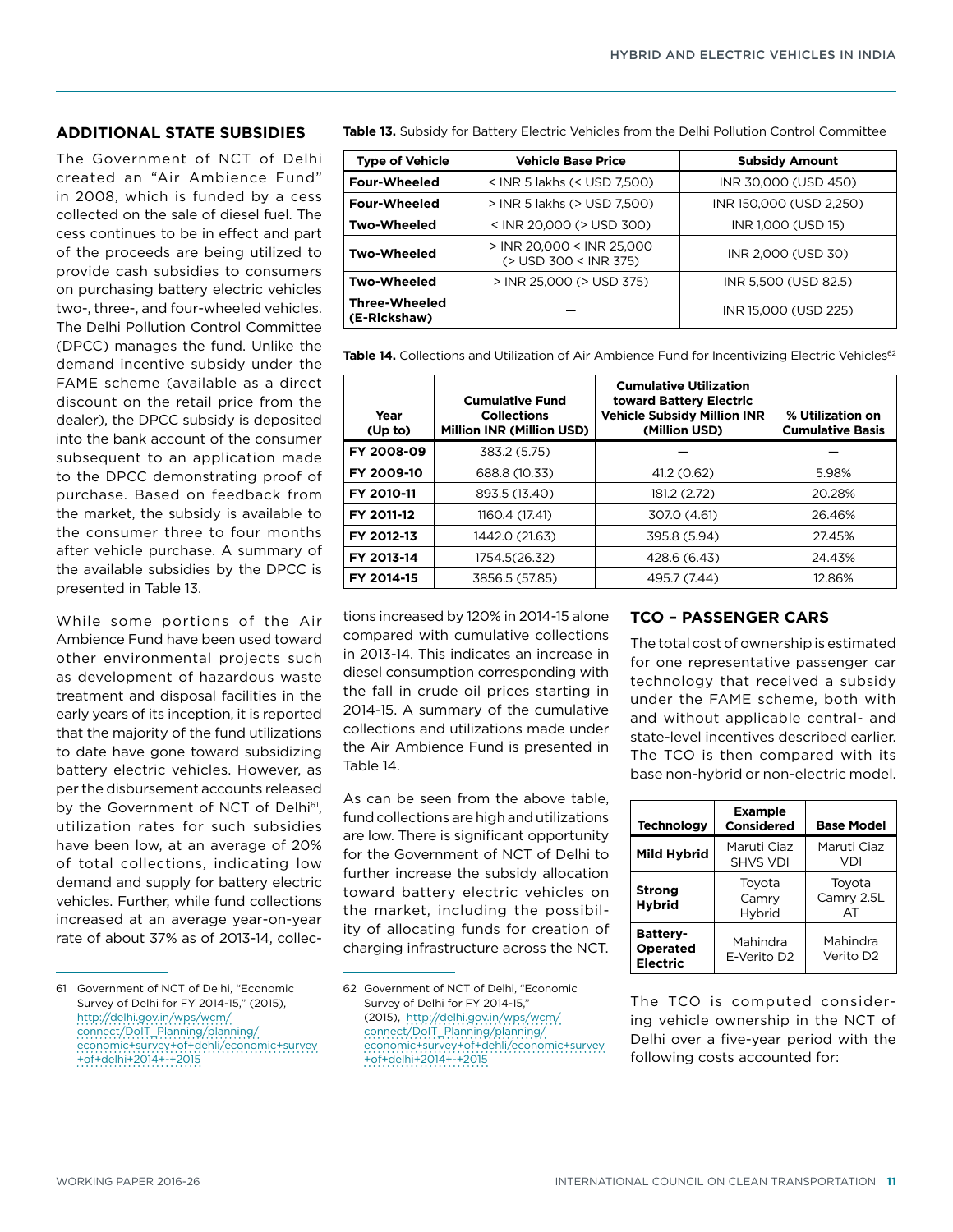- Purchase costs $63$
- Fuel costs
- Insurance costs
- Maintenance costs
- Depreciation

The following figures depict the TCO comparisons for examples from each technology segment to their base models: mild hybrid (Figure 5, Figure 6); strong hybrid (Figure 7, Figure 8); and battery electric vehicles (Figure 9, Figure 10).

#### *Mild Hybrids*

The Maruti Ciaz SHVS was used for the TCO mild hybrid diesel sedan analysis, which found:

- The TCO for the mild hybrid is approximately 5% lower than its base model with incentives, and 14% higher without any incentives.
- The most significant incentive contributions are reductions in central excise duty and VAT tariffs in the NCT of Delhi for mild hybrids compared with conventional technologies.
- The demand incentive subsidy available from FAME made up just 7% of the total incentives available.
- Maruti has discontinued the base models altogether upon launch of the mild hybrid models and all diesel versions of the Ciaz are now available only in the SHVS variant.



**Figure 5.** Total Cost of Ownership With and Without Incentives – Mild Hybrid Compared with Base Model

\* One INR Lakh = USD 1,500; Retail price is inclusive of all subsidies.



Incentives – Mild Hybrid Example

#### *Strong Hybrids*

The Toyota Camry Hybrid was used for the strong hybrid gasoline sedan TCO analysis, which found:

- The TCO for the strong hybrid is approximately 1% lower than its base model with incentives, and 23% higher without any incentives.
- The most significant incentive contributions come from the reductions in central excise duty and VAT tariffs in the NCT of Delhi for strong hybrids compared with conventional technologies.
- The demand incentive subsidy available from FAME makes up just 8% of the total incentives available.
- With tax incentives in place, the strong hybrid is cost-competitive with its base model. This is reflected in recent sales: In FY 2015-16, sales for the Toyota Camry Hybrid were more than seven times higher than its base model, albeit both at a very low level<sup>64</sup>.



**Figure 7.** Total Cost of Ownership with and without Incentives – Strong Hybrid Example

\* One INR Lakh = USD 1,500; Retail price is inclusive of all subsidies.

<sup>63</sup> As per standard market practice, it is assumed that 85% of the retail price of the vehicle is financed through a five-year loan at an annual interest rate of 10.5%.

<sup>64</sup> Sales data obtained for FY 2015-16 from Segment Y Automotive Intelligence Pvt. Ltd.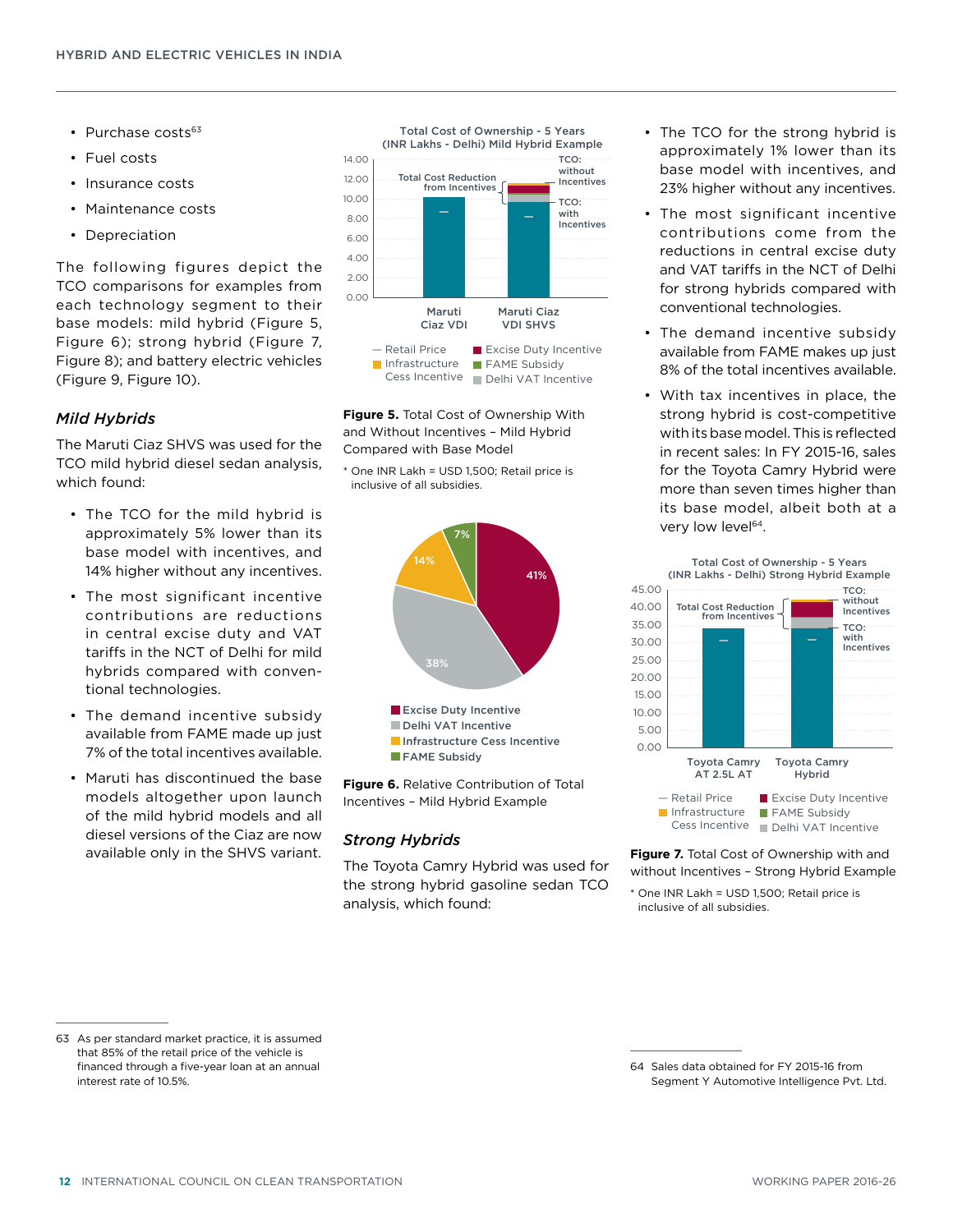

**Figure 8.** Relative Contribution of Total Incentives – Strong Hybrid Example

## *Battery-Operated Electric*

The recently launched battery-operated electric sedan, the Mahindra E-Verito, was used for the TCO analysis, which found:

- The TCO for the battery-operated electric is approximately 1% higher than its base model with incentives (including the additional subsidy from DPCC), and 51% higher without any incentives.
- Unlike hybrid cars where the subsidy from FAME was a relatively small percentage of the total available incentives, all incentives contribute significantly. The subsidy from FAME in this case makes up 26% of the total incentive amount.
- In addition to the incentive mechanisms for hybrid cars, the additional subsidy for batteryoperated electric cars in the NCT of Delhi from DPCC plays an important role in bringing the costs to a range more comparable with the base model. In the absence of this subsidy, the TCO is 9% higher than the base model.

• The total sales for battery-operated electric cars in India in FY 2015-16 was very small, with less than 1,000 units sold<sup>65</sup>.



**Figure 9.** TCO With and Without Incentives – Battery-Operated Electric Compared with Base Model

\* One INR Lakh = USD 1,500; Retail price is inclusive of all subsidies except DPCC subsidy, which is claimed as a rebate from the government post-purchase.



**Figure 10.** Relative Contribution of Incentives – Battery-Operated Electric Example

#### **TCO – TWO-WHEELERS**

The TCO is estimated for one example each of high-speed and low-speed battery-operated electric two-wheeler types that received a subsidy under the FAME scheme, both with and without applicable central- and statelevel incentives described earlier. Because all the electric two-wheelers on the market currently are part of a completely electric lineup of models from their respective manufacturers, there is no base model in this case for comparison. In lieu, the TCO is compared to the top-selling conventional scooter on the Indian market, the Honda Activa 3G.

The TCO is computed considering vehicle ownership in the NCT of Delhi over a five-year period with the following costs accounted for:

- Purchase costs<sup>66</sup>
- Fuel costs
- Insurance costs
- Maintenance costs
- Depreciation

The following figures depict the TCO comparisons for examples from each technology segment to the Honda Activa 3G: low-speed electric scooters (Figure 11, Figure 12) and high-speed electric scooters (Figure 13, Figure 14).

## **LOW-SPEED ELECTRIC SCOOTERS**

Based on the TCO analysis for the low-speed electric scooter, the YO Explor, compared with the gasolinefueled Honda Activa 3G:

• It may be inappropriate to compare the low-speed electric

<sup>65</sup> Sales data obtained for FY 2015-16 from Segment Y Automotive Intelligence Pvt. Ltd. Mahindra e-Verito was launched in the middle of FY2015-16.

<sup>66</sup> Conventional scooters: As per standard market practice, it is assumed that 85% of the retail price of the conventional scooter is financed through a 3-year loan at an annual interest rate of 10.5%. Electric scooters: Finance for electric scooters is not very widely available from banks, hence, purchase cost is considered as an up-front payment.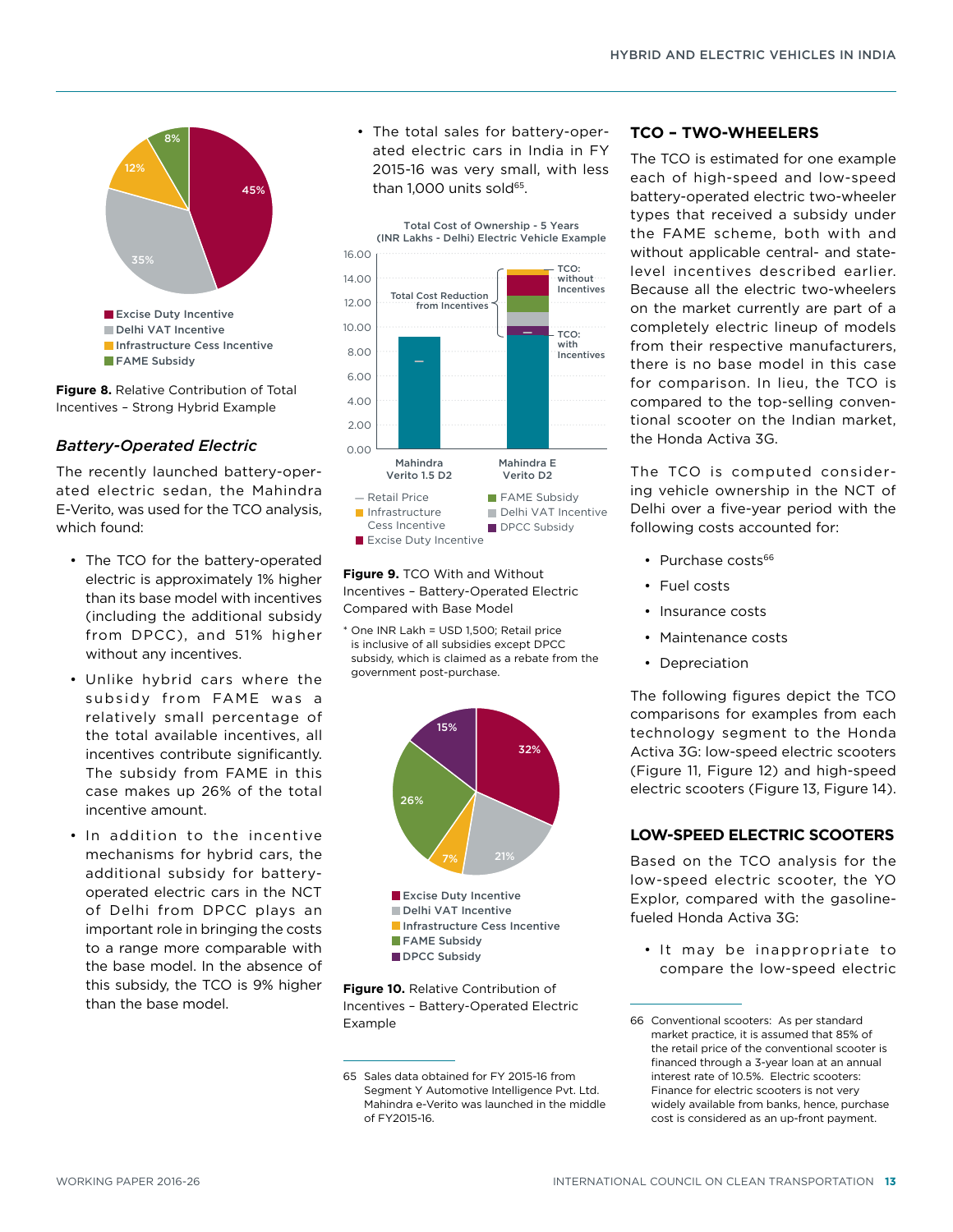scooters to conventional scooters due to differences in output characteristics and user base. For the comparison made here, the TCO for the low-speed electric scooter is approximately 44% lower than the conventional model with the considered incentives (including the additional subsidy from DPCC), and 28% lower without any incentives.

• The subsidy from FAME and DPCC in this case are the most significant contributors in reducing costs of this technology, making up 39% and 28% of the total incentive amount, respectively.







**Figure 12.** Relative Contribution of Incentives – Low-Speed Electric Scooter Example

## **HIGH-SPEED ELECTRIC SCOOTERS**

While the maximum speed range of the high-speed electric scooters on the market is still approximately 30% lower than that of conventional scooters, they are a more comparable segment to conventional scooters in their applications. Based on the TCO analysis for the high-speed electric scooter, the YO Spark, compared with the gasoline-fueled Honda Activa 3G:

- The TCO for the high-speed electric scooter is approximately 7% higher than the conventional model with the considered incentives (including the additional subsidy from DPCC), and 26% higher without any incentives.
- The subsidy from FAME and DPCC in this case are the most significant contributors in reducing costs of this technology, making up 41% and 24% of the total incentive amount, respectively.

Total Cost of Ownership - 5 Years (INR Thousand - Delhi)



**Figure 13.** Total Cost of Ownership of High-Speed Electric Scooters Compared with Conventional Scooters



**Figure 14.** Relative Contribution of Incentives – High-Speed Electric Scooters

## **Summary of Observations**

#### **PASSENGER CARS**

• Current models available are limited and include mild hybrid, strong hybrid, and battery-operated electric technologies. The majority of sales in FY 2015-16 were mild hybrids (95%). All mild hybrid models on the market are based on lead-acid batteries, and penetration of advanced battery technologies is low.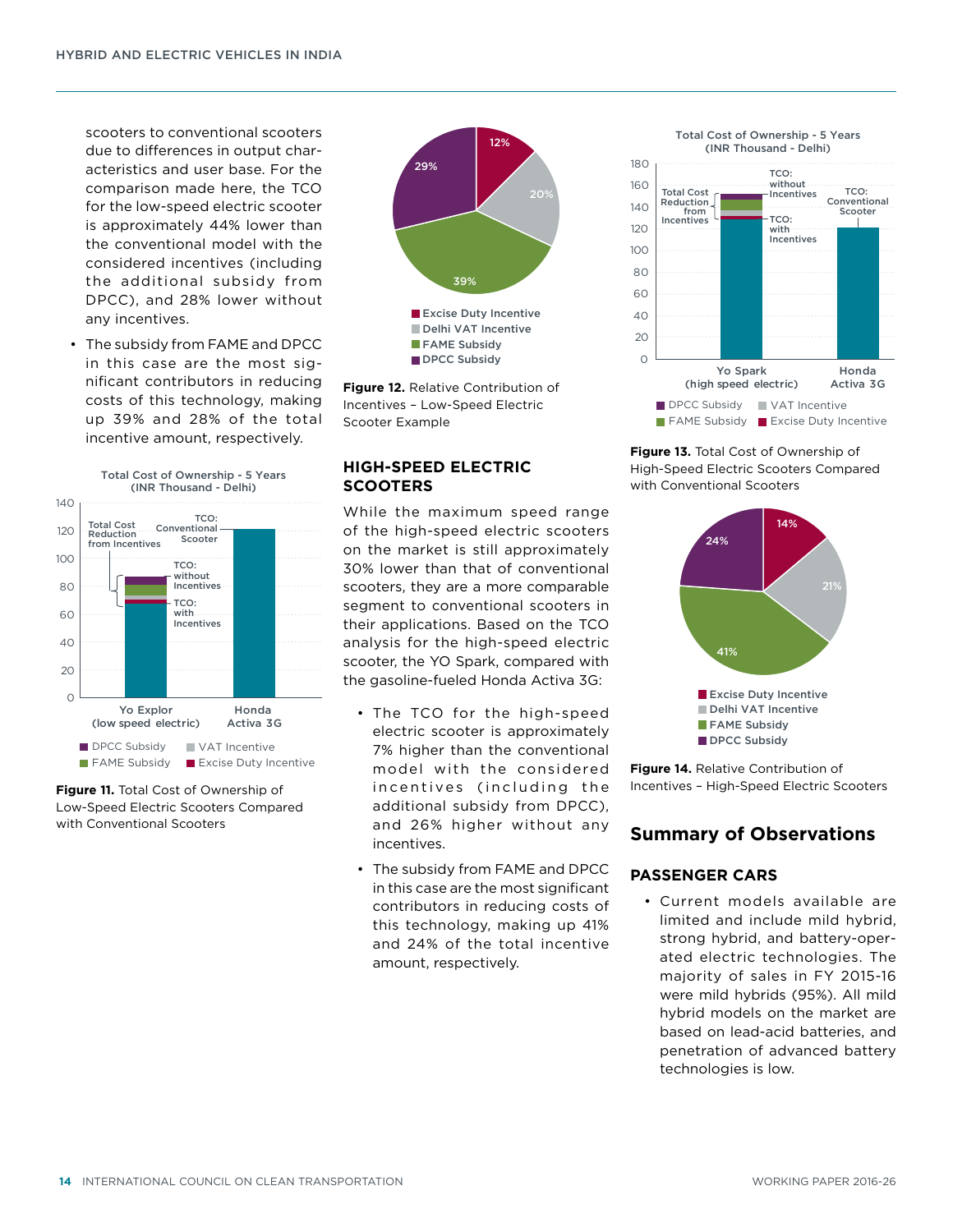- In terms of utilization of FAME subsidy funds, mild and strong hybrid cars together constitute approximately 68% of the total demand incentives utilized in FY 2015-16, with mild hybrids taking up the majority share (59%).
- For both mild and strong hybrid cars, the relative incentive contribution from the FAME scheme is small (~7% and ~8%, respectively) when compared with other central and state tax incentives. Further, central and state tax incentives alone seem to be sufficient in keeping the TCO of these technologies competitive with their base models.
- For battery-operated electric cars, the relative incentive contribution from the FAME scheme becomes significant (~26%) in comparison with other central and state tax incentives. With all the incentives in effect, including the additional cash subsidy available from the Government of the NCT of Delhi, the TCO for the electric car example is comparable with its base model.
- The state-level incentives available from the Government of NCT for both hybrid cars (reduced VAT) and battery-operated electric cars (reduced VAT + subsidy) play an important role in reducing costs of these technologies. In states that do not have such incentives in place, the TCO for all technology types becomes significantly higher compared with base models.

## **TWO-WHEELERS**

• Current models available include a range of low-speed (maximum speed 25 kmph) and high-speed (maximum speed 45 kmph to

55 kmph) battery-operated electric scooters.

- Unlike passenger cars, the subsidy from FAME constitutes the major incentive component (~40%) for eligible two-wheelers compared with other central and state incentives.
- It may not be appropriate to compare the low-speed scooters to conventional gasoline scooters as they form a very niche market segment. With all incentives in place and considering battery life of one year, the TCO for the high-speed electric scooters is approximately 7% higher than top-selling conventional gasoline scooters. If battery replacement is required more frequently, the TCO increases substantially.
- For both the low-speed and high-speed scooters, the key reason for high TCO is battery replacement cost. All but one of the 24 models currently eligible under FAME are based on conventional lead-acid batteries. Based on feedback from the market, battery replacement is required annually or even twice a year depending on usage. The average cost of batteries is INR 10,000 (USD 150) and INR 21,000 (USD 315) for the low-speed and high-speed scooters respectively.
- Two-wheelers constituted approximately 19% of the outflow from FAME in FY 2015-16.

# **Policy Implications**

## **CENTRAL TAX INCENTIVES**

• The prevailing central excise duty tariffs treat hybrid and electric technologies preferentially compared with conventional technologies. The cost reduction

due to the reduced tariffs is significant and plays a key role in keeping costs of such technologies comparable with conventional models. It is important that the existing relative advantage available to hybrid and electric technologies be maintained going forward in other fiscal year budgets, particularly considering that the Indian Indirect Tax Code is expected to undergo complete restructuring with the introduction of a uniform Goods and Services Tax (GST)<sup>67,68</sup>.

## **STATE LEVEL INCENTIVES**

• The NCT of Delhi has a preferential VAT rate for both electric and hybrid vehicles. The benefit is significant and plays a key role in bringing down costs, along with tax incentives available from the Central Government. While many states have preferential VAT rates for electric vehicles, not many states extend such a benefit to hybrid vehicles. Punjab, Uttar Pradesh, Bihar, Jharkhand, and Goa do not have VAT incentives in place even for electric vehicles. Such states need to consider introduction of preferential taxes or exemptions altogether for electric and hybrid vehicles in order to increase penetration of these technologies. Further, with the likely introduction of a uniform GST rate that subsumes all central and state taxes going forward, it is important that the relative advantage available to hybrid and electric technologies due to statelevel incentives be maintained.

<sup>67</sup> [http://www.autocarindia.com/auto-news/](http://www.autocarindia.com/auto-news/impact-of-gst-on-auto-industry-402707.aspx) [impact-of-gst-on-auto-industry-402707.aspx](http://www.autocarindia.com/auto-news/impact-of-gst-on-auto-industry-402707.aspx)

<sup>68</sup> [http://www.financialexpress.com/auto/](http://www.financialexpress.com/auto/car-news/how-gst-will-affect-your-next-car-purchase-maybe-you-shouldnt-buy-one/338906/) [car-news/how-gst-will-affect-your-next](http://www.financialexpress.com/auto/car-news/how-gst-will-affect-your-next-car-purchase-maybe-you-shouldnt-buy-one/338906/)[car-purchase-maybe-you-shouldnt-buy](http://www.financialexpress.com/auto/car-news/how-gst-will-affect-your-next-car-purchase-maybe-you-shouldnt-buy-one/338906/)[one/338906/](http://www.financialexpress.com/auto/car-news/how-gst-will-affect-your-next-car-purchase-maybe-you-shouldnt-buy-one/338906/)